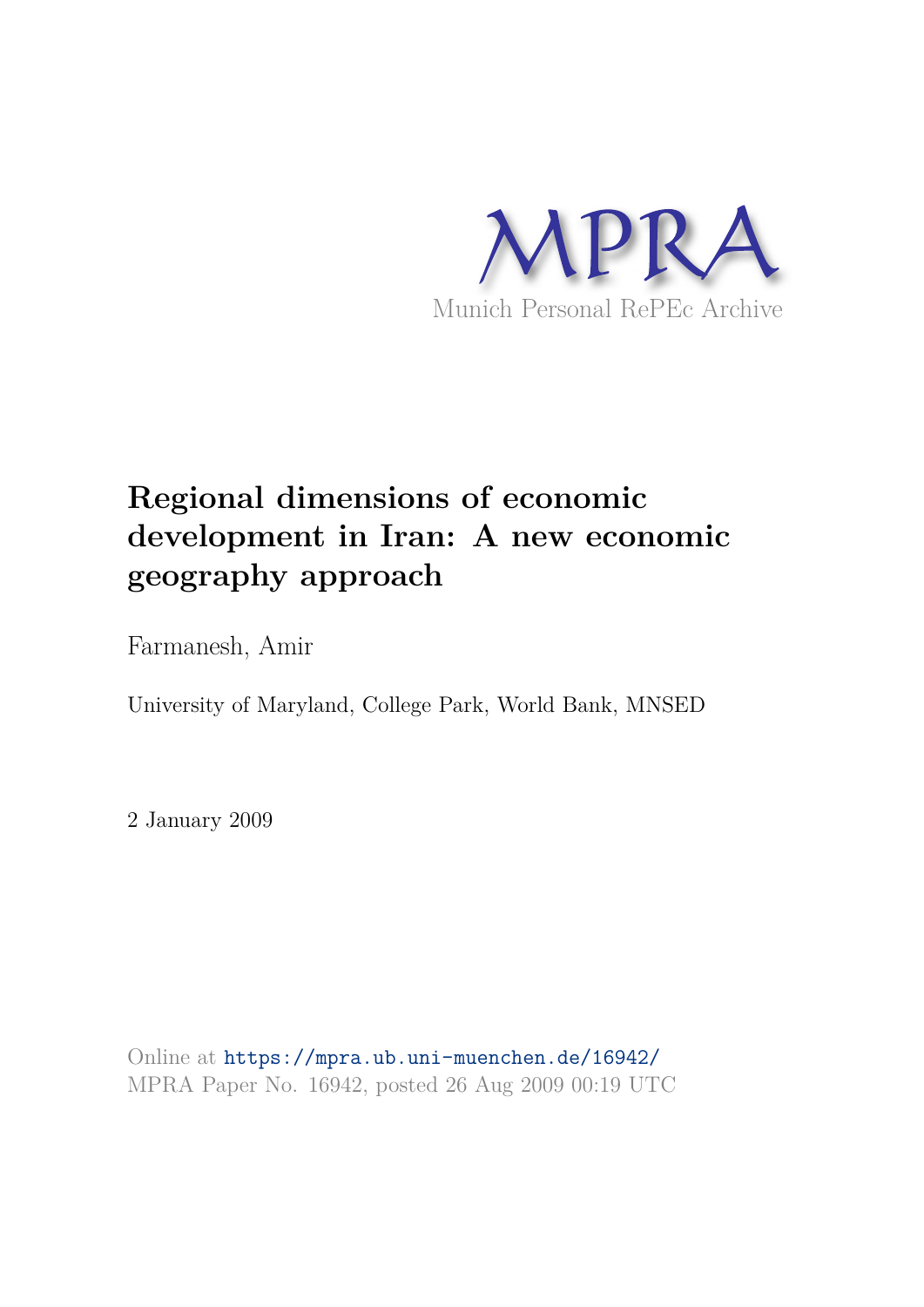# **Regional dimensions of economic development in Iran, a New Economic Geography approach<sup>1</sup>**

#### **Amir Farmanesh<sup>2</sup>** University of Maryland, College Park

#### *Abstract*

This paper presents a spatial analysis of the regional dimensions of poverty and economic development across provinces of Iran. It offers one of the few estimations made in developing countries using this strand of New Economic Geography (NEG) models and provides a comparison of the results for Iran with those in previously studied developed countries.

The goal of this study is to offer an analysis of the effects of agglomeration and dispersion economies on the patterns of regional economic development in Iran based on the empirical estimation of two of the NEG models. First, it presents an estimation of a Market Potential Function (MPF), in which wages are associated with proximity to consumer markets. Second, it estimates an augmented MPF derived from the Krugman model of economic geography that estimates the importance of transportation costs and economies of scale.

The estimation results suggest that Iran shows a generally good fit to both models, satisfying their specifications. Compared to similar studies of developed countries, Iran shows smaller returns to scale. This might be a result of the nature of the technologies used in the nonfarm private sector in Iran, which is less industrial and more traditional. Dispersion and decentralization of industries to achieve lower income inequality between provinces would create a level of loss, but less losses than they would be in Western countries.

The paper also found a significantly and consistently greater effect of market potential on wages in comparison to the effect estimated in similar analyses of other countries. This might be a result of the country's more distance-sensitive trade structure, which relies on an underdeveloped transportation system between provinces in Iran. It is also a highly mountainous and geographically diverse country.

The overall result of this study corroborates the notion of centralization in the Iranian economy. The large wage variations explained by economic geography could cause significant internal migration, beyond that seen in western countries. Indeed, significant internal migration has been observed in Iran in past years.

Keywords: New Economic Geography; Spatial agglomeration; Market potential; Market structure; Increasing returns to scale; Transport costs; Iranian economy; Economic development in Iran; Income distribution in the provinces of Iran; Empirical evaluation

JEL classification: F12, R12, O10, O15

 $\overline{a}$ 

<sup>&</sup>lt;sup>1</sup> This study was sponsored by the World Bank, Middle East and North Africa Region, Social and Economic Development Group. Further acknowledgments are provided at the end of paper.

Paper will be presented in "Iranian Economy at a Crossroads: Domestic and Global Challenges" conference, University of Southern California, September 18-19, 2009.

 $2 \approx$  farmanes@umd.edu -  $\circled{w}$  www.farmanesh.ir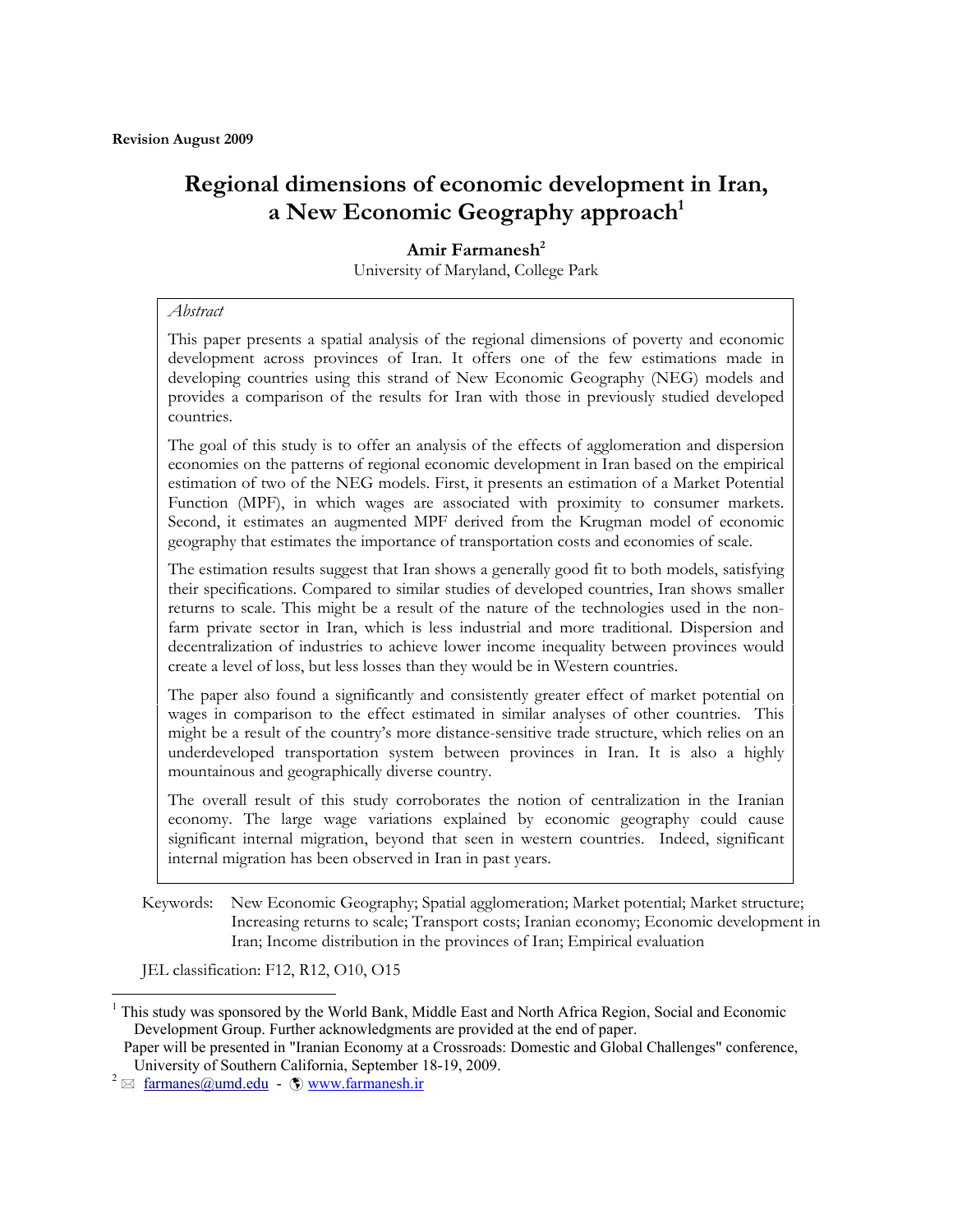# **Contents**

| $\mathbf{I}$ . |                                                                                                                                                                                                                                |    |
|----------------|--------------------------------------------------------------------------------------------------------------------------------------------------------------------------------------------------------------------------------|----|
|                | II. Overview of regional diversity in Iran                                                                                                                                                                                     | 20 |
|                |                                                                                                                                                                                                                                |    |
|                |                                                                                                                                                                                                                                | 24 |
|                | V. Conclusions expressions and the conclusions of the conclusions of the conclusions of the conclusions of the conclusions of the conclusions of the conclusions of the conclusions of the conclusions of the conclusions of t | 28 |
|                | VI. References                                                                                                                                                                                                                 | 31 |
|                | VII. Appendixes                                                                                                                                                                                                                | 33 |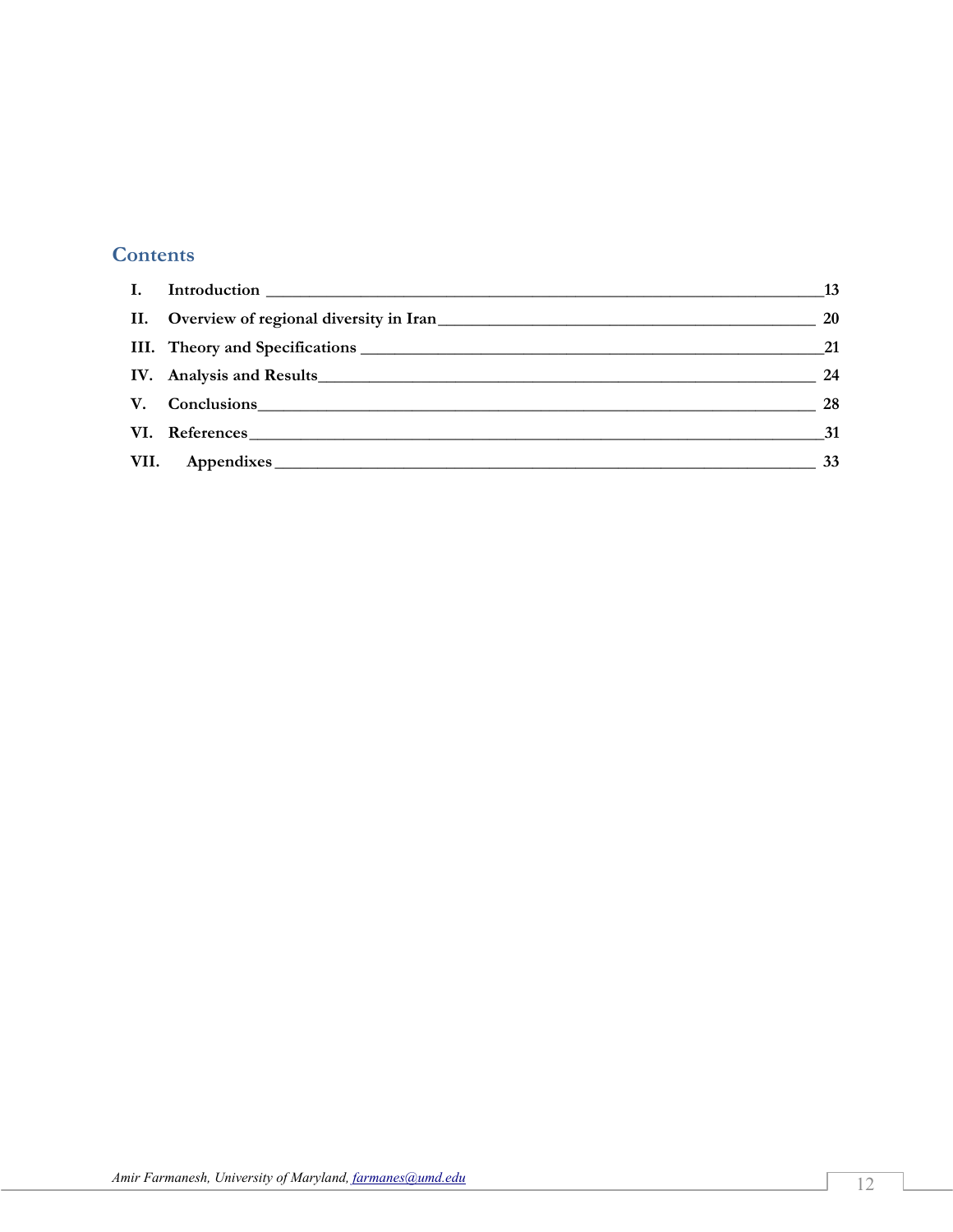## **I. Introduction**

The spatial relation between economic agents is an important determinant of how they interact, what they do, and how well off they are. Based on NEG theories, economic activities and interactions fall off rapidly with distance, and production structures are shaped both by factor endowments and by distance to markets and sources of supply. In recent years a number of theoretical tools have been developed to address the role of geography in shaping these relationships. There is also a newly developing body of empirical work, based mainly on crosscountry and sub-national studies. This is now being supplemented by empirical work which is being developed by recent developments in theory using international as well as sub-national data.

This paper studies the spatial distribution of economic activity in the Iranian provinces and the strength of product-market linkages between them. It presents a spatial analysis on regional dimensions of poverty and economic development across 28 provinces of Iran. As far as the author of this paper found, this paper is the first estimation made in any developing country using this strand of "New Economic Geography" (NEG) models.

The goal of this study is to offer an analysis of the effects of agglomeration and dispersion economies on the patterns of regional economic development in Iran. It analyzes the linkages among adjacent provinces as well as effects of agglomeration and dispersion economies on the patterns of Iran's regional economic development through empirical estimation of two NEG models.

NEG models are based on the idea that the level of market access to goods is an imperative condition for the scale of economic activity in any location. They emphasize the importance of the market access characteristics compared to the set characters of a location. This approach presents an alternative approach in characterizing the economy of scale and the geographic agglomeration of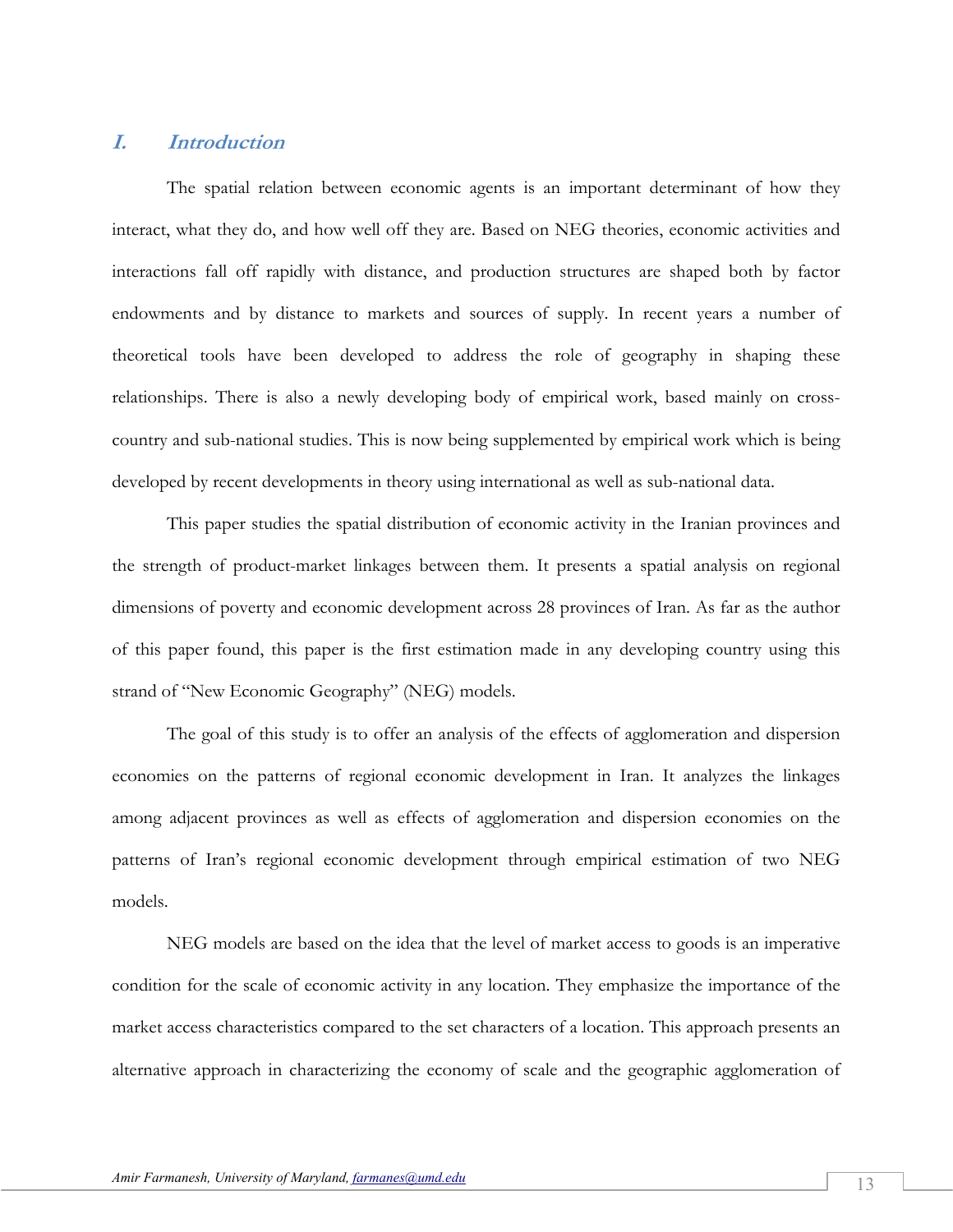economic activities.

The effects of physical location and distance on the economic situation have long been studied. The Neo-Classical Theory (NCT) takes location as exogenous and explains agglomeration derived from endowment and/or technology. The introduction of increasing returns to scale at the firm level and consumers' preference in the variety of goods were the New Trade Theory (NTT) improvements which all were the basis for the development of NEG theory.

Overman et al. (Overman, Redding, & Venables, 2003) mentions the differentiation between first- and second-nature geography and their important roles as determinants of trade, income and production structure. The first-nature is defined as the physical geography of coasts, mountains, and endowments of natural resources, while second-nature is defined as the distance between economic agents. With this definition, first-nature elements are the main subject of factor endowment based trade theory. While, NEG models primarily use the second-nature definition. NEG models are concerned with how the spatial relationship between economic agents determines their interaction, what they do, and how well off they are?

NEG theories combine the above mentioned aspects with the new feature of "agglomeration" effects which endogenously arise for some parameter values. NEG theories take location as endogenous and assume labor mobility. The models suggest higher wages at the centre of production and lower wages on the periphery. They predict that the access of a location to markets for its goods determines its level of economic activity. Therefore, less proximity to consumer markets would result in higher economic activity, which in turn increases the level of employment and wages.

NEG predicts that with higher economies of scale, agglomeration would increase as economies of scale encourage firms to concentrate their production in few locations to utilize scale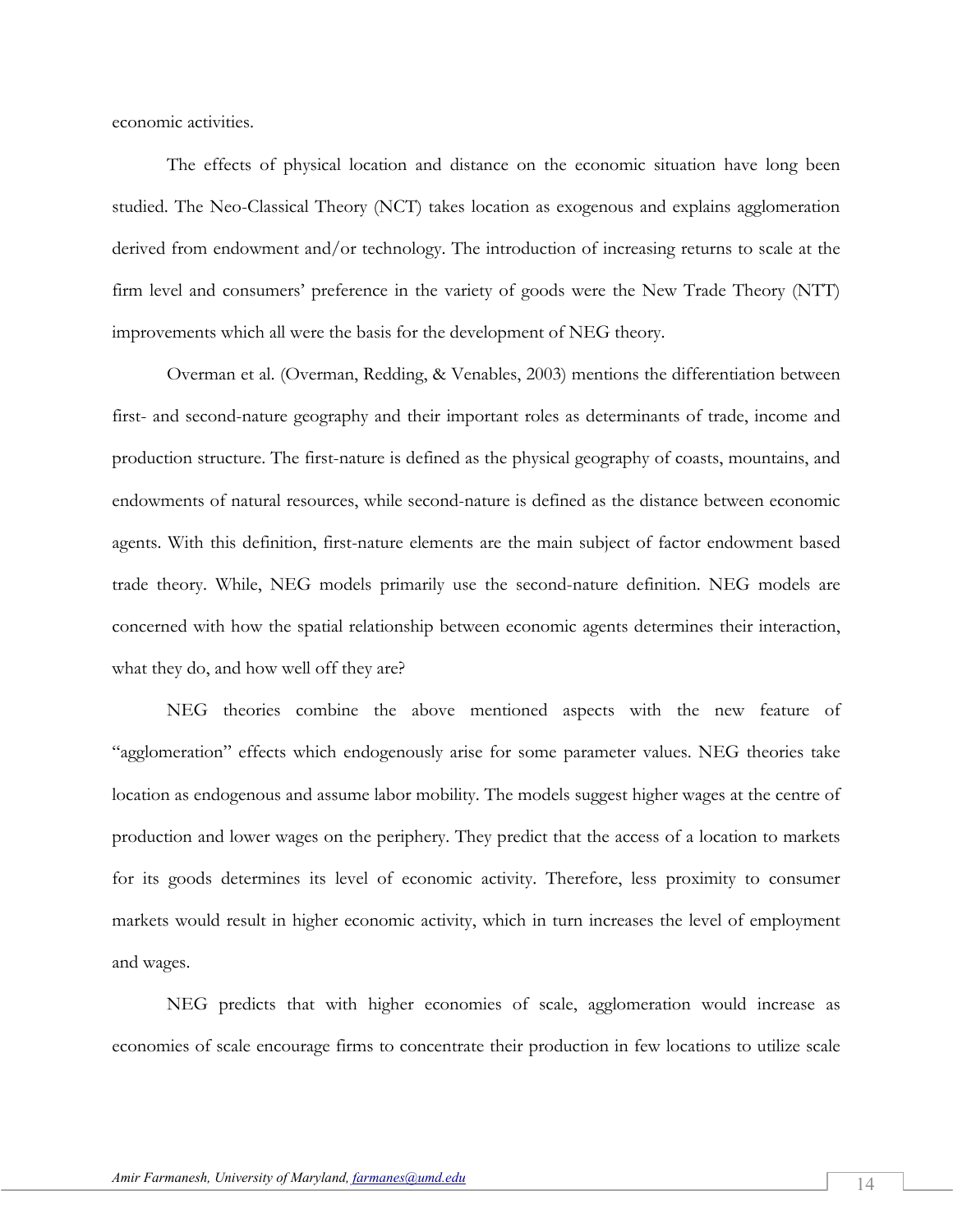gains. Also lower trade costs allow firms to supply even the markets that are far from one central location, this in turn would increase agglomeration as predicted by NEG. NEG also predicts stronger agglomeration if demand patterns are biased for industrial and manufactured goods as they support larger agglomerations of firms.

Harris (Harris, 1954) presents the idea which later NEG models used. It proposes that, weighted by transportation costs, the demand for produced goods in a specific location is the total of purchasing power in other locations. Krugman's (Krugman, 1991) paper re-initiated mainstream economics interest in the spatial distribution of economic activity. It uses the interaction of firmlevel economies of scale and transport costs as an explanation for agglomeration and city formation. Hummels (Hummels, 1999) studied the relationship between per capita income and market access and showed the high correlation between residuals from the augmented Solow growth model with measures of geographical location.

Fujita et al. (Fujita, Krugman, & Venables, 1999) showed that spatial demand linkages are created by a combination of transportation cost and scale economies contributing to agglomeration. The possibility of serving large local markets draws firms to cities, however costs related to congestion limit the geographic concentration. Fujita et al. (Fujita, et al., 1999) by deriving the Harris (Harris, 1954) "Market Potential Function" (MPF) from formal spatial models revived its concept. Modern forms of MPF show that near consumer and industrial agglomerations nominal wages are higher.

The determinant characteristics of firm size have been studied separately through different approaches. For example, Axtell (Axtell, 2001) showed that Zipf distribution characterizes firm sizes and that some large firms pay higher wages for the same job. Connecting this to NEG insights about the interplay between distance, agglomeration and wages, we can study factors effecting wage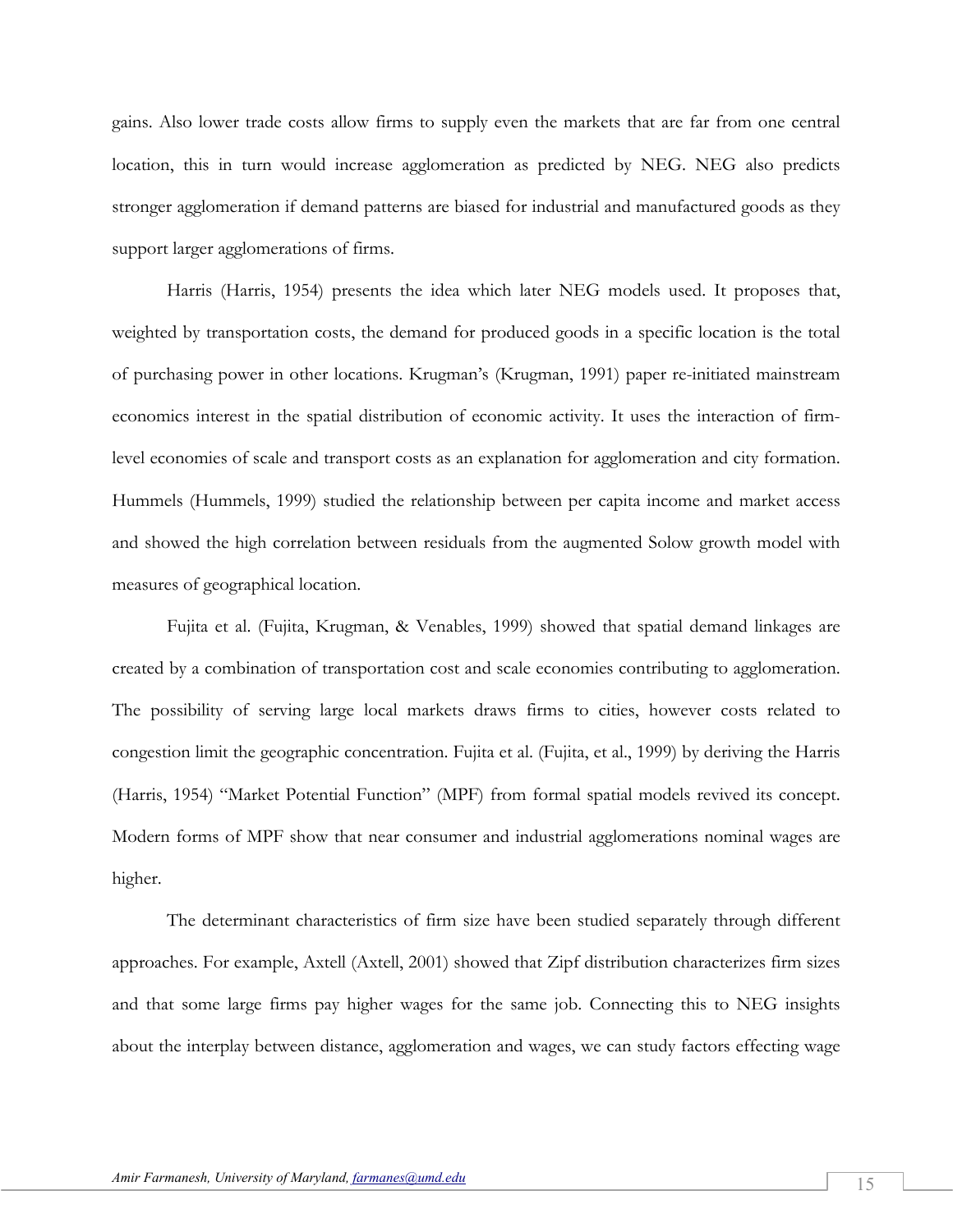inequality in different regions.

Distance and geographical location affect wages and income through influence on the flow of production factors, goods, and ideas. There are different mechanisms to determine the influence of distance. On the one hand is a province's distance from the markets buying their output, and on the other hand is the distance from provinces supplying their needs, providing the necessary capital and intermediate goods for production. The importance of distance translates into transport costs and other trade barriers. This means that provinces further from markets would effectively pay a tax or penalty on their sales and imports. As a result, firms in these provinces would pay lower wages than others with better access, even if other factors like technology are similar.

The potential impact of these effects has been empirically estimated at country level. Hummels (Hummels, 1999) used customs data to show that while the average expenditure on freight and insurance as a proportion of the value of manufacturing imports is 10.3% in the US, it is 17.7% in Brazil. Limao and Venables (Limao & Venables, 2001) showed that the shipping costs of a median land-locked country are more than 50% higher than those of the median coastal country. As Redding and Venables (Redding & Venables, 2004) mention, these papers narrowly define transportation costs as pure costs of freight and insurance, this may result in possible understatement of the real scale of trade barriers as the cost of distance could possibly be higher due to the costs of transit time or information gathering.

Head and Mayer (Head & Mayer, 2004), Overman et al. (Overman, et al., 2003), Redding and Venables (Redding & Venables, 2004), and Garcia Pires (Garcia Pires, 2006) offer comprehensive surveys of the increasing number of empirical studies published on NEG models in the last strand. An important problem of NEG empirical research is the unobserved variables that affect spatial agglomeration besides market access and distance. For example, workers could come to a province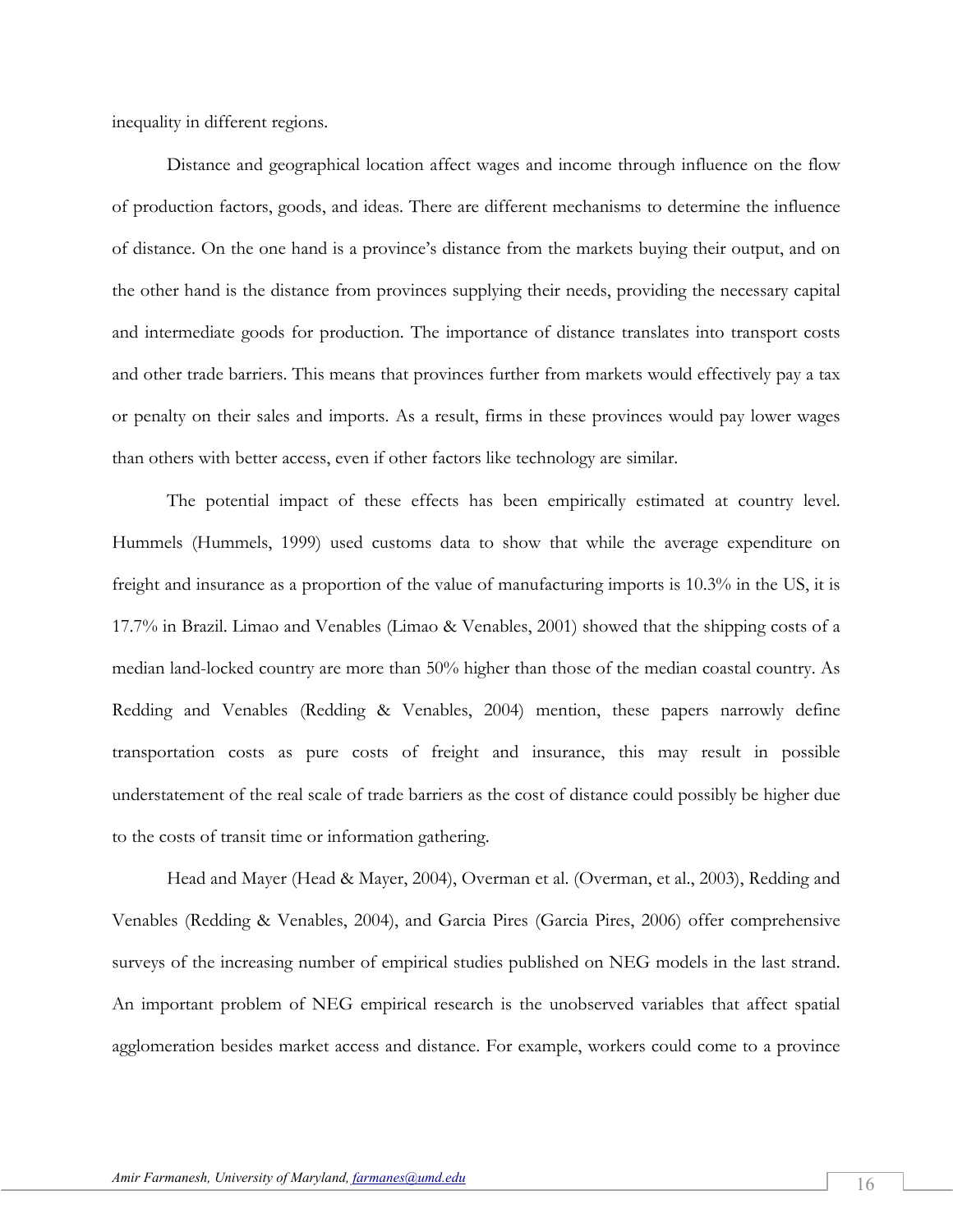based on factors like family needs or weather choice (Roback, 1982). However, some researchers like Redding and Venables (Redding & Venables, 2004) and Garcia Pires (Garcia Pires, 2006) have reported their results to be robust and that additional control variables made no significant change in their results. Regardless, this paper addresses issues of unobserved variables through the interpretations in the text.

Neary (Neary, 2001) and Brakman et al. (Brakman, Garretsen, & Schramm, 2004) in a review of NEG empirical works conclude that empirical research is lagging behind NEG theory and that much more empirical validation of NEG theoretical insights is necessary. The reason given for the lag of empirical research is that the NEG models characteristics which are nonlinear and use multiple equilibria. As mentioned in this paper and other empirical NEG works this makes empirical validation relatively difficult and less accurate.

Hanson (Hanson, 2005) categorizes published NEG empirical research into three strands. The first strand is based on Krugman's (Krugman, 1980) home-market effect and the New Trade Theory (NTT) which studies the determinants of production concentration close to large national or regional markets. The second strand is consistent with Eaton and Kortum (Eaton & Kortum, 1999, 2002) which focuses on the diffusion of technology across space and its effects on trade and industry location. The third strand is what Hanson (Hanson, 1998, 2005), Redding and Venables (Redding & Venables, 2004), Head and Mayer (Head & Mayer, 2004), Garcia Pires (Garcia Pires, 2006), and this paper are close to. Based on NEG models, they study whether wage/income is higher in countries/provinces with better access to larger markets for their goods.

This paper first presents Harris (Harris, 1954) estimation of an MPF model in which wages are associated with proximity to consumer markets. The MPF model captures the intuitive idea that distance acts as a barrier to trade. After taking into account the barriers of distance, the "market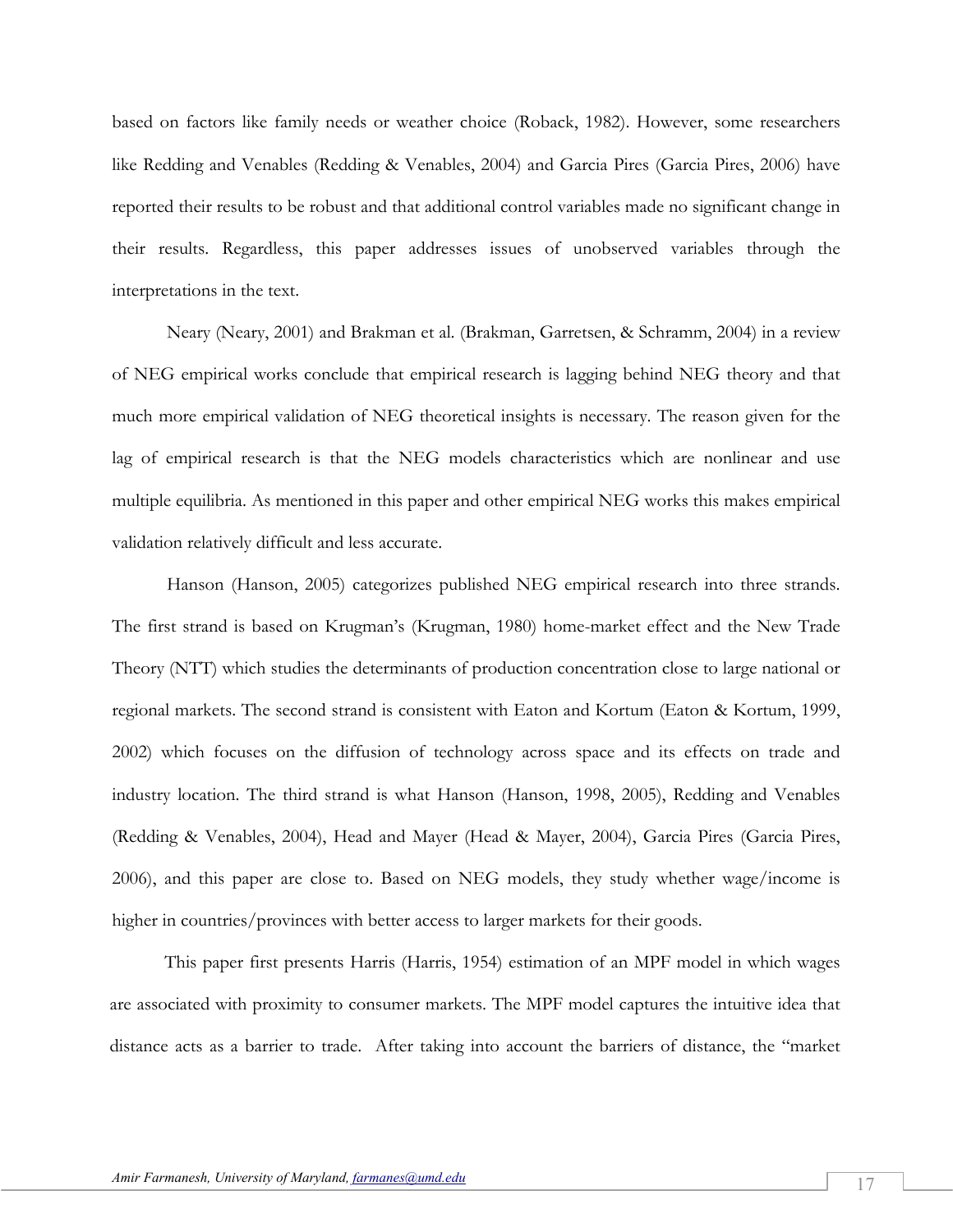potential" is the total amount of trade between all regions that might take place. By assuming that wages would be proportional to the market potential, we can study whether trade in Iran is subject to the distance barrier or not.

Second, the paper estimates an augmented market-potential function derived from the Krugman (Krugman, 1991) model of economic geography. The parameters in this model estimate the importance of transportation costs and scale economies. The Krugman model offers insight into economies of scale and describes the benefits that firms and industries gain by locating near each other. Based on the idea of economies of scale, as more similar firms cluster together, there would be more competing suppliers, greater specialization and division of labor. These factors decrease the cost of production and increase the markets for firms.

Krugman (Krugman, 1991), by studying the relation between agglomeration, increasing returns and market access, endogenously determines wages in a province as a function of wages and income in other provinces. He tests the spatial distribution of economic activity through the estimation of several structural parameters including elasticity of substitution, trade costs and share of income spent on industrial and manufactured goods.

The structural estimation used in this paper is similar to what Hanson (Hanson, 1998, 2005) offered for the first time for the United States. Later empirical studies were done similar to Hanson's (Hanson, 1998, 2005) in other developed countries. Roos (Roos, 2001) offers an estimation for Western Germany, De Bruyne (De Bruyne, 2002) for Belgium, Brakman et al. (Brakman, et al., 2004) for Germany, Mion (Mion, 2004) for Italy, and Paluzie et al. (Paluzie Hernandez, Pons Novell, & Tirado Fabregat, 2005) and Garcia Pires (Garcia Pires, 2006) for Spain. The results of these studies have been compared with the results of this study later in the paper.

While this paper and Garcia Pires (2006) use Krugman (1993), the multi-region version of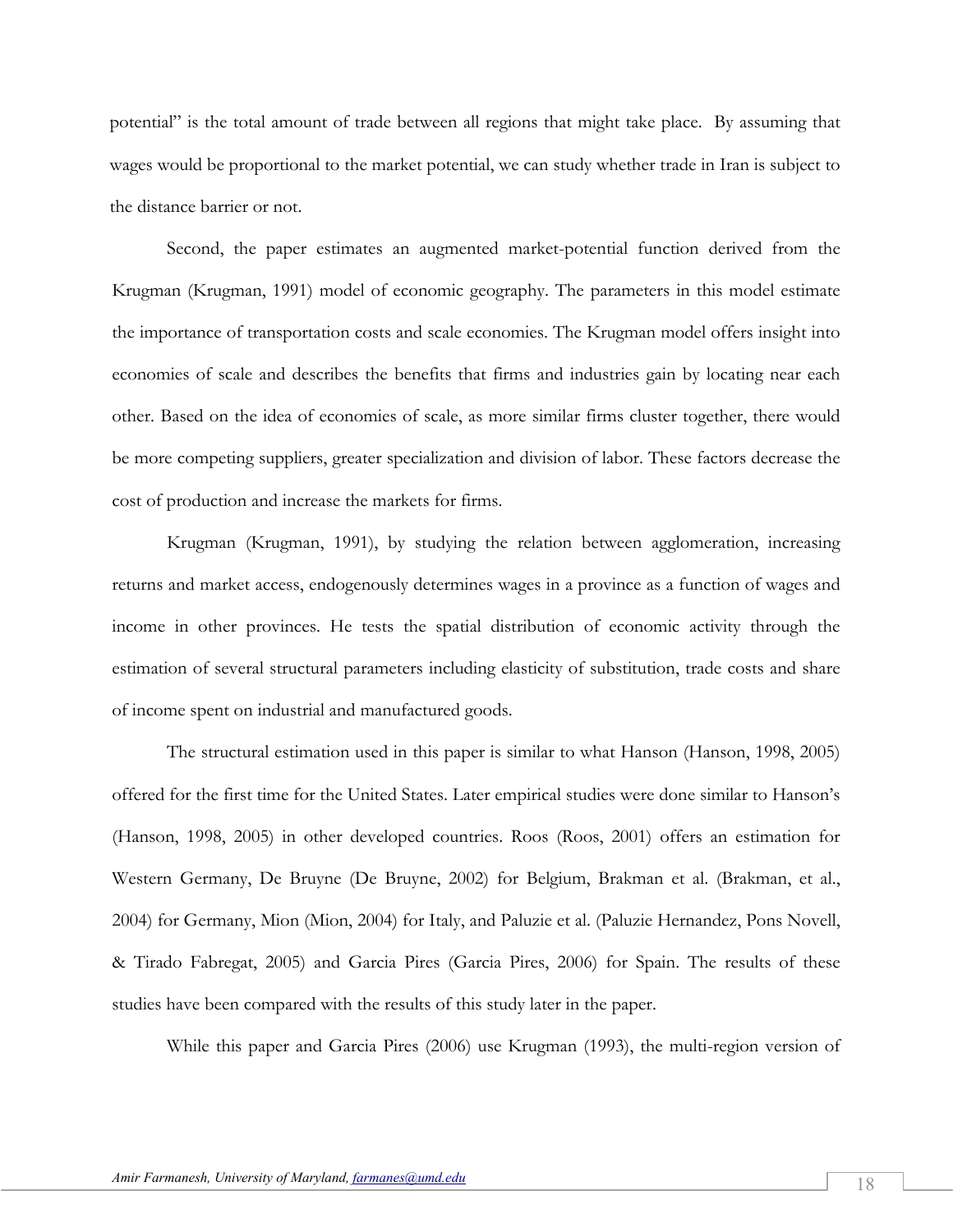the Krugman (1991), the other papers noted above use Helpman's (1998) variant of the Krugman (1991) econometric formalization. Krugman (1991) assumes that a perfect competitive sector produces a homogeneous good like agriculture which is traded freely. While Helpman (1998) takes the homogeneous good as a non-tradable good like housing. Considering the higher housing price in more populated provinces, an extra centrifugal force is introduced. As a result, the two models have differences in the impact of a trade cost reduction as Helpman (1998) would predict promotion of dispersion but Krugman (1991) would predict promoted agglomeration.

Puga (1999) has shown that the Krugman (1991) and Helpman (1998) models are not necessarily different but that they are two sides of the relationship between regional inequality and transportation costs. Through this bell-shaped curve Helpman (1998) predicts more dispersion in the case of a reduction from low trade costs, while Krugman (1991) predicts an increase in agglomeration in the case of a reduction from high trade costs. As mentioned most empirical works have chosen Helpman's (1998) model over Krugman's (1991) as they see Helpman (1998) predicting less extreme spatial patterns than Krugman (1991). However, Garcia Pires (2006) has shown that while the two-region case of Krugman's (1991) model offers an extreme configuration of space; Krugman's (1993) model is generalized to multiple regions which makes it suitable for empirical estimation.

Previous empirical studies have focused mostly on NEG estimations in the developed countries. In general, it is appealing to empirically study these models in diverse countries and economies, especially to offer estimations for developing countries versus current estimations for developed countries and study the potentially consistent differences. In particular, considering diversity, mountainous geography, and regional cultures of provinces in Iran, Iran can be an interesting case study for testing NEG models.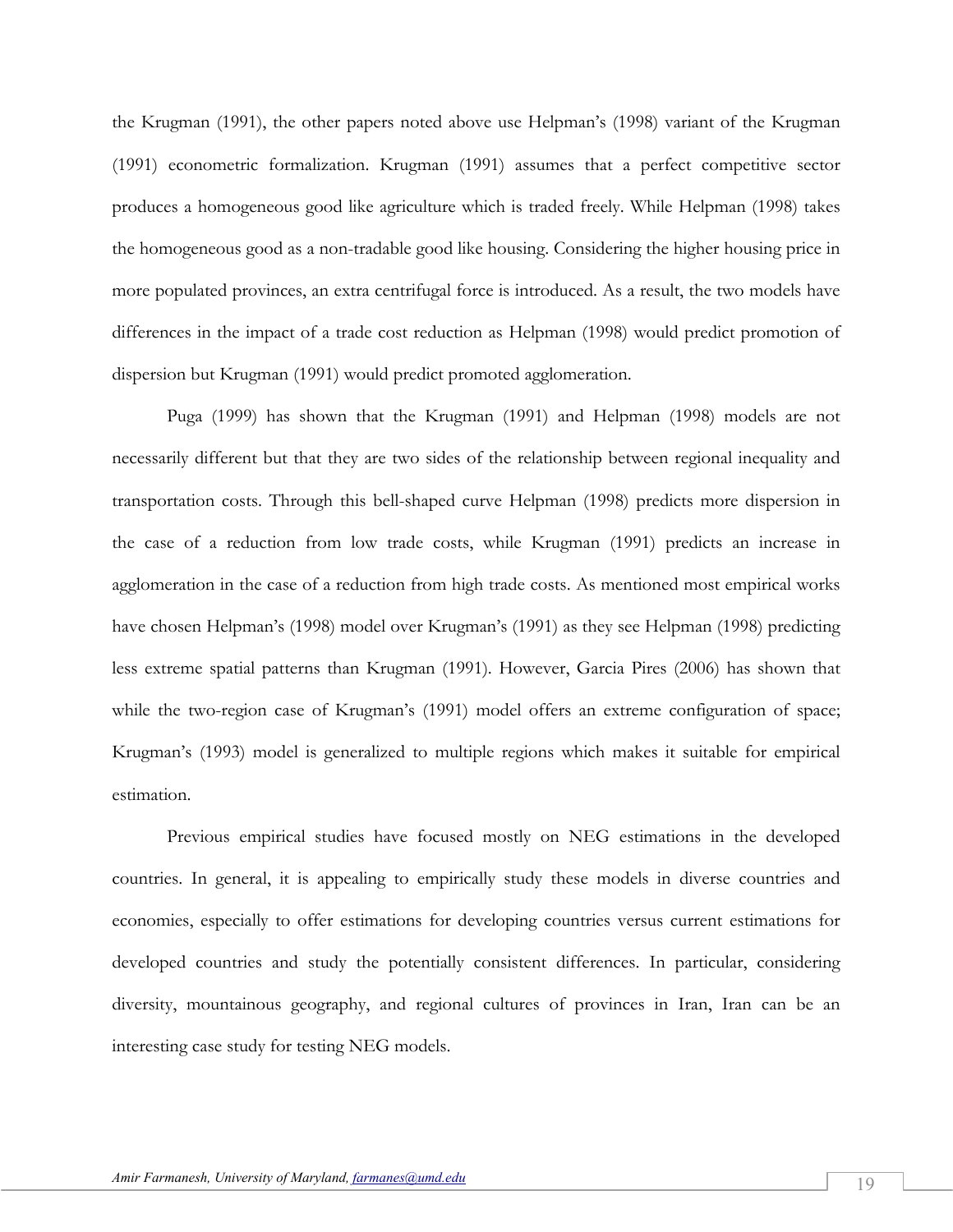A major advantage of this study for Iran is the nature of trade in Iran. NEG models assume a closed economic framework to be able to simplify the factors. This assumption is much more accurate for the nature of trade in Iran in comparison to trade in Europe and America, where the available empirical literature of this model exists. While some other developing countries also fit better in this assumption of a closed economy than developed countries, but Iran, in result of political factors and trade sanctions, would be an even better case to study.

The estimation results suggest that Iran showed generally good fit to both models and satisfied both MPF and Krugman model specifications. Compared to other similar studies in developed countries, Iran shows smaller returns to scale and significantly higher effects of market potential on wages.

### **II. Overview of regional diversity in Iran**

Iran with the eighteenth largest land mass and seventeenth largest population in the world is a country of great history and diversity. For a more effective management of this wide country, Iran is currently subdivided into provincial divisions, which are called استان (ostān) in Persian, and in plural form استانها) ostānhā). The thirty current provinces or Ostans are each governed from their capital, which is usually the largest local city. Each capital is called the مرکز (markaz) of that province. Every province is headed by a Governor-General or استاندار) (ostāndār), who is appointed by the Minister of the Interior subject to approval of the cabinet.

The structure of provinces of Iran has changed a number of times in recent history. Until 1950, Iran was divided into twelve provinces: Ardalan, Azarbaijan, Baluchestan, Fars, Gilan, Araq-e Ajam, Khorasan, Khuzestan, Kerman, Larestan, Lorestan, and Mazandaran. In 1950, there was a reorganization to form ten provinces with subordinate governorates: Gilan, Mazandaran, East Azarbaijan, West Azarbaijan, Kermanshah, Khuzestan, Fars, Kerman, Khorasan, and Isfahan.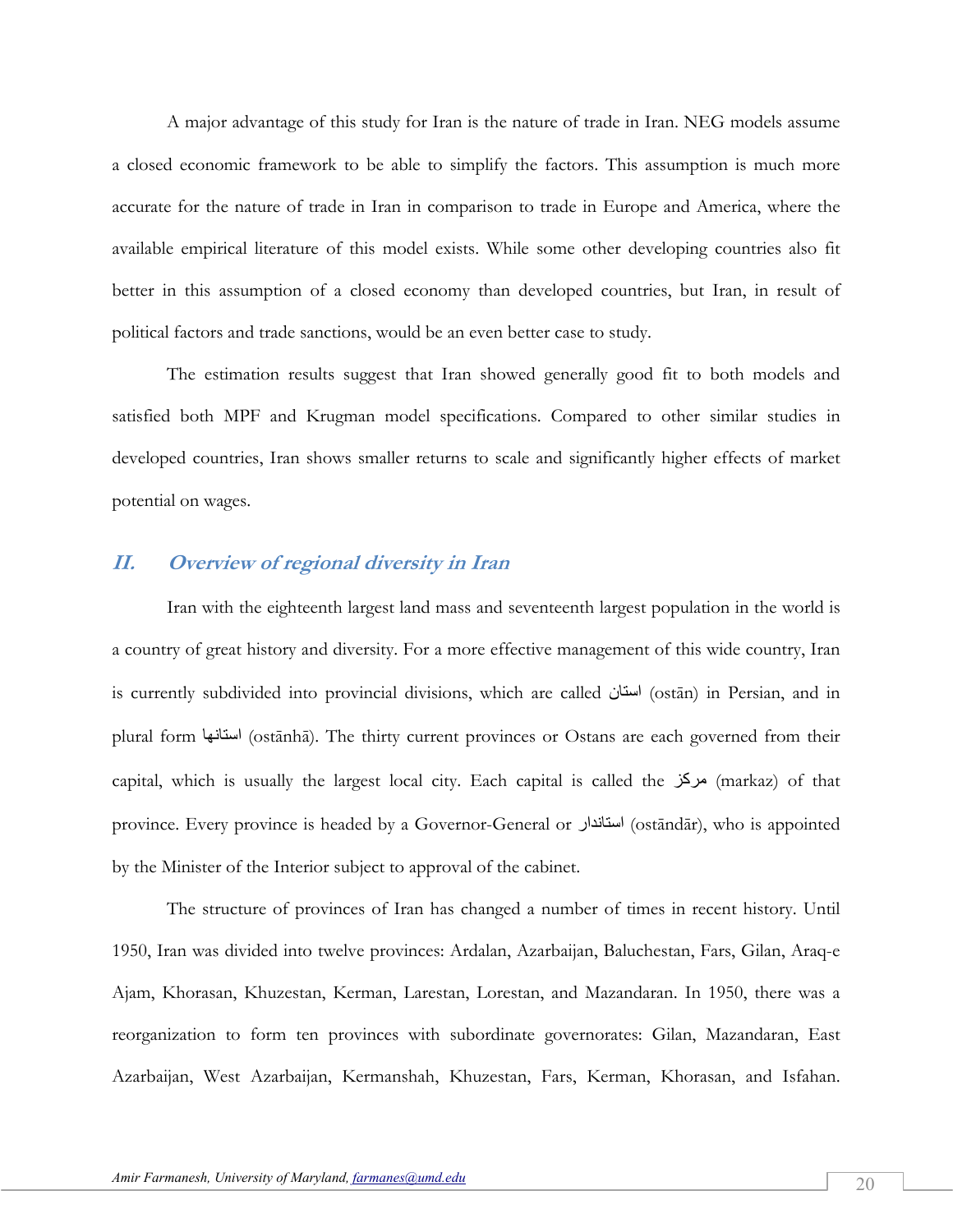Between 1960 and 1981, several governorates were raised to provincial status one by one, which has resulted in the creation of several new provinces. The most recent one was the division of Khorasan into three new provinces in 2004.<sup>3</sup>

Each province or Ostan is further subdivided into counties or شهرستان) shahrestān), and each shahrestan is then subdivided into districts or بخش) bakhsh). Each county usually consists of few cities or شهر) shahr) and some rural agglomerations or دهستان) dehestān) which are a collection of a number of villages. According to the Statistical Center of Iran, as of the end of Iranian Calendar year 1383<sup>4</sup> (March 2005), Iran has 30 provinces, 324 counties, 865 districts, 982 townships, and 2378 rural agglomerations.

Due to the limited availability of data, this study covers the Iranian Calendar years of 1379- 1382 (approximately 2000-2004) when Iran had 28 provinces. The only difference since then has been the split of province of Khorasan into three new provinces in 2004. Please refer to (Table 1) for more information on provinces of Iran during the Iranian Calendar years of 1379-1382.

# **III. Theory and Specifications**

 $\overline{a}$ 

 Our methodology generally follows Garcia Pires (2006), unless mentioned specifically otherwise. Paper uses (Greene, 2003; Wooldridge, 2003) as the general for econometric references. The first model is a market potential function (MPF), which comes from a line of theory based on Harris (1954). The second model is based on the Krugman (1993) multi-region version of Krugman's (1991) model. Since the economic theory underlying these models is beyond the scope of this paper, we simply discuss the salient features of the models and present them in an estimable

<sup>3</sup> Please see http://www.statoids.com/uir.html for more information on the history of provinces in Iran.

<sup>4</sup> Persian calendar is an astronomical solar calendar used in Iran and Afghanistan as the main official calendar. The current Iranian Calendar year is AP 1386 (AP = Anno Persico/Anno Persarum = Persian year). The Iranian year usually begins on March 21 of the Gregorian calendar. By adding 621 to an Iranian year, the corresponding year as reckoned by the Gregorian calendar can be found.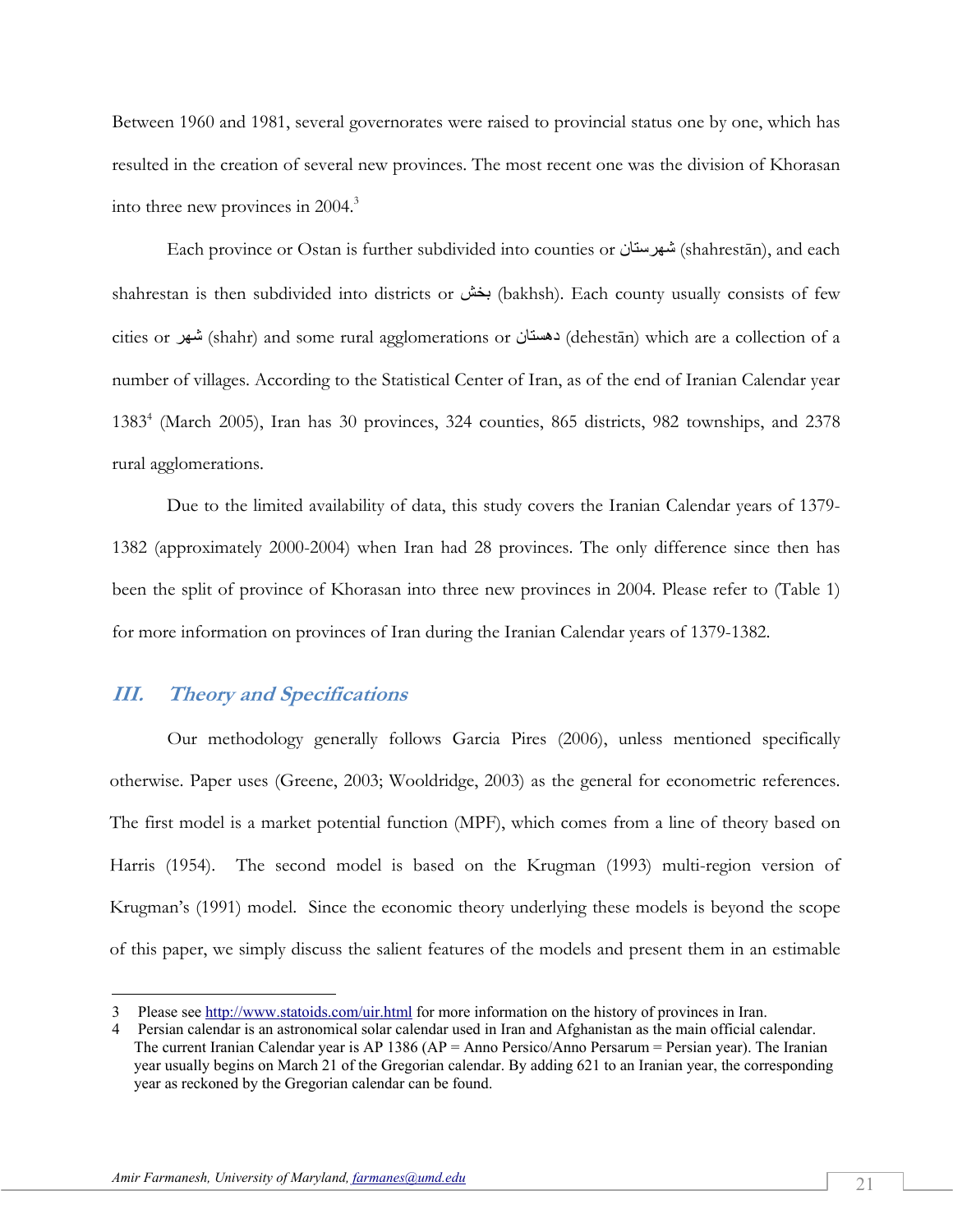form.

 The MPF model captures the idea that distance acts as a barrier to trade. After taking into account the barriers of distance, the "market potential" is the total amount of trade between all regions that might take place. By assuming that wages would be proportional to the market potential, using exponential decay as the functional form of the distance barrier to trade, and taking logs, we find Equation 1. In Equation 1,  $θ$  is a scale parameter and  $α$  and  $β$  are the model parameters. The income (GDP) of region *j* is  $Y_j$ ,  $w_i$  is the wage of region *i*, and  $d_{ij}$  is the distance between regions *i* and  $j^5$ . The only strict theoretical restrictions are that  $\alpha$  and  $\beta$  should be positive, indicating that wage and market potential are positively related, and that trade drops off with distance, respectively. Equation 1 is a standard empirical MPF in the literature.<sup>6</sup>

(1) 
$$
\log(w_{ii}) = \theta + \alpha \log \left( \sum_{i=1}^{N} Y_{ji} \exp \left( -\beta d_{ij} \right) \right) + \varepsilon_{ii}
$$

 In the Krugman model, forces for the agglomeration and dispersion of economic activity act in concert to produce the observed economic geography. The Krugman model considers a homogeneous and a differentiated good, which are often interpreted as agricultural and manufactured goods, respectively.<sup>7</sup> In the model, "peasants" are fixed in place while "workers" can move from one region to another. Workers, who are paid the marginal product of their work, are drawn together to benefit from higher wages that result from economies of scale. They are pushed apart by the downward wage pressures of increased competition. We estimate a form of the Krugman model given in Equation 2, where  $θ$  is again a scale parameter,  $σ$  represents inverse economies of scale, μ is the fraction of income spent on manufactured goods, and τ is a trade cost

 $\overline{a}$ 

<sup>5</sup> Note that we measure GDP and wages in a province in terms of the numéraire of peasant wages in the region, so that we measure real GDP and wages consistent with the Krugman (1991) formulation.

<sup>6</sup> See Garcia Pires (2006), for example.

<sup>7</sup> See (Krugman, 1991).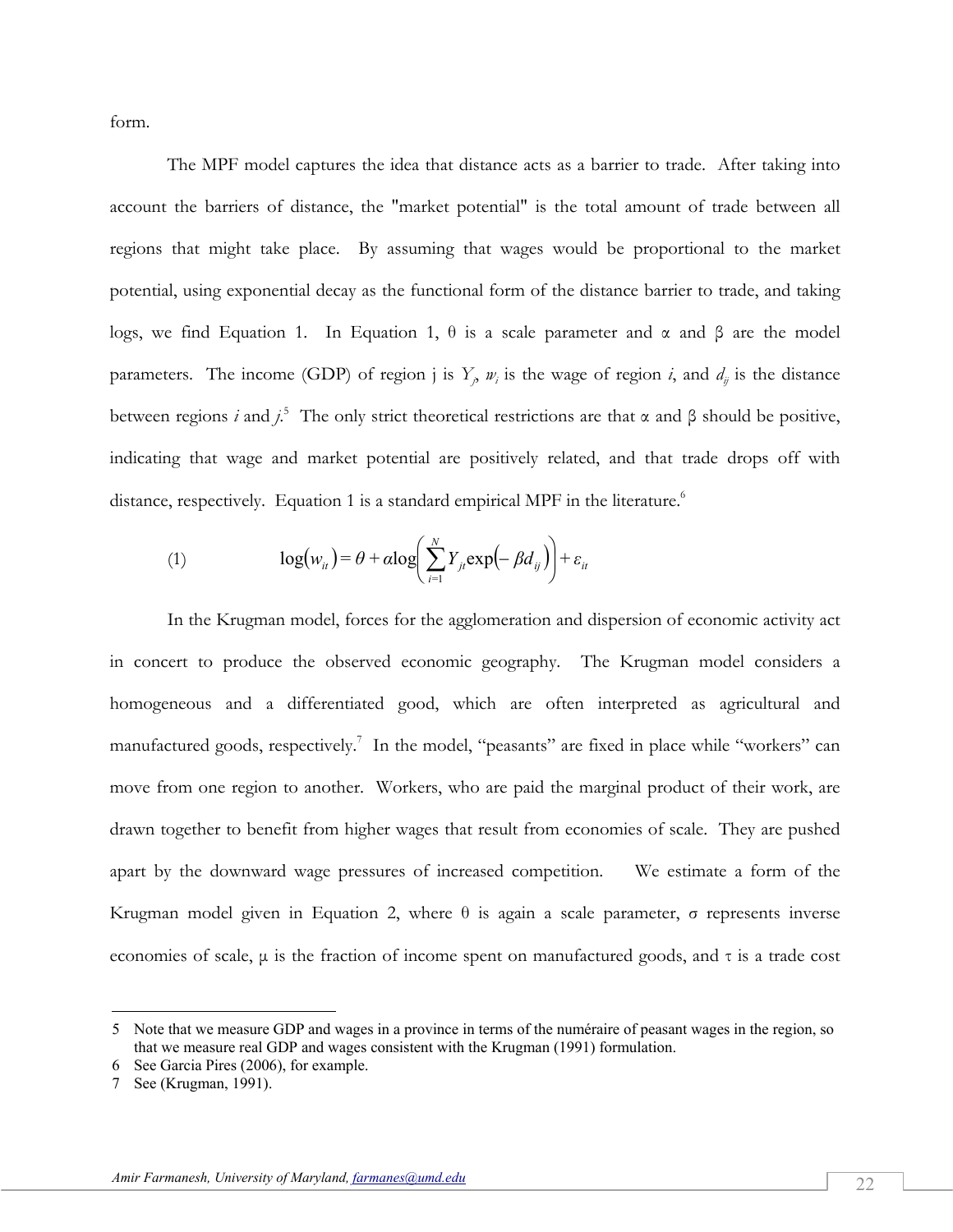index.<sup>8</sup> In addition, we report  $\sigma/(\sigma -1)$  and  $\sigma(1-\mu)$ , because they have the interpretations of nationally increasing returns to scale in manufacturing and strong agglomeration forces.

(2) 
$$
\log(w_{ii}) = \theta + \sigma^{-1} \log \left( \sum_{i=1}^{N} Y_{ji} w_{ji} \frac{\sigma - 1}{\mu} \exp(-\tau(\sigma - 1)) d_{ij} \right) + \varepsilon_{ii}
$$

 One important econometric issue is that wages and GDP are jointly determined which could lead to endogenous variable biases.<sup>9</sup> To attempt to control for this, we estimate several different specifications. In particular, we estimate time-differenced versions of Equations 1 and 2, which are given in Equations 3 and 4, respectively.

(3) 
$$
\log\left(\frac{w_{ii}}{w_{ii-1}}\right) = \alpha \left[ \log\left(\sum_{i=1}^{N} Y_{ji} \exp\left(-\beta d_{ij}\right) \right) - \log\left(\sum_{i=1}^{N} Y_{ji-1} \exp\left(-\beta d_{ij}\right) \right) \right] + \varepsilon_{ii}
$$
  
(4) 
$$
\log\left(\frac{w_{ii}}{w_{ii-1}}\right) = \sigma^{-1} \left[ \log\left(\sum_{i=1}^{N} Y_{ji} w_{ji} \frac{\sigma - 1}{\mu} e^{-\tau(\sigma - 1) d_{ij}}\right) - \log\left(\sum_{i=1}^{N} Y_{ji-1} w_{ji-1} \frac{\sigma - 1}{\mu} e^{-\tau(\sigma - 1) d_{ij}}\right) \right] + \varepsilon_{ii}
$$

To avoid the potential issue of technological or other shocks that disproportionately hit the largest areas; we estimate the models with and without the provinces of Tehran and Khuzestan, which are the two regions with the highest Gross Regional Domestic Product (GRDP) with a substantial gap to the third region. (Table 1) and (Figure 4, Figure 5, and Figure 6) show the significant difference between these two provinces and other provinces in the country.

 To estimate how goods move around the country, we use three different measures of distance: simple distance, 'hub and spoke' (HAS), and extreme hub and spoke. In simple distance, the distance between any two provinces is simply the distance between the capital cities of each. In

<u>.</u>

<sup>8</sup> For a derivation of this model from Krugman's equilibrium conditions, see (Garcia Pires, 2006).

<sup>9</sup> See (Hanson, 2005) for a complete discussion of the econometric issues involved.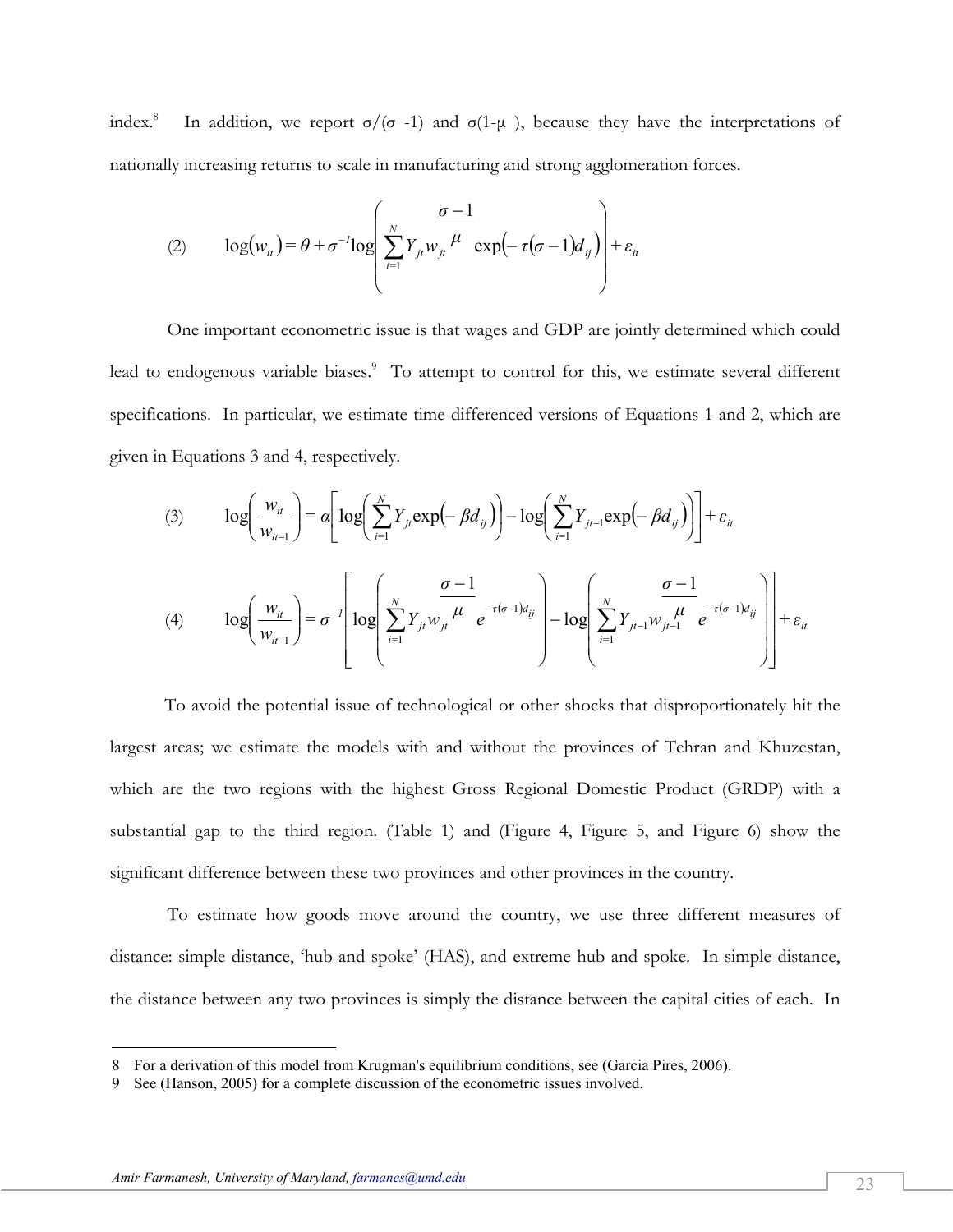hub and spoke distance, there are five "hub" provinces<sup>10</sup>, between which all trades must pass (Table 2) and (Figure 1). That is, to trade between two outlying provinces, goods are transported from one Ostan to its hub, from that hub to the destination Ostan's hub, and on to the destination Ostan. Finally, the extreme HAS distance supposes that all trade between outlying provinces passes through Tehran with the assumption that most storage and managing facilities are agglomerated in Tehran.

By seeing to what extent each of the distance measurements result in better empirical fits, we can learn something about trade patterns within Iran. However, our ability to do this might be limited by the overall relevance of distance to trade. To cope with this issue, Hanson (2005) uses a categorical variable for distance that takes only a few values. Though we hope to gain policy insights by using more exact distance measures, the exact distance level may not directly matter. Apart from the mentioned econometric problems with endogenous variables and high nonlinear modeling, there is an additional problem with identification of the parameters. For example, in the MPF model,  $\theta$ and  $\alpha$  are not identified when  $\beta$  equals zero as well as  $\beta$  is not identified if  $\alpha$  equals zero.

### **IV. Analysis and Results**

 $\overline{a}$ 

The distance data used in this study are provided by the 'Iran National Cartographic Center', all other data are provided by the 'Statistical Center of Iran'. All data used are available for public use from both centers without mentioned restrictions.

 To fit the data, we use GRDP (Figure 2) and (Figure 4, Figure 5, and Figure 6) and non-farm wages (Figure 3) and (Figure 7, Figure 8, and Figure 9) in units of effective farmer production, as well as the several distance measures discussed above. Note that in addition to controlling for the difference in farm wages across Iran, using a relative unit of wages and income also might play as an automatic control for inflation, which is relatively large in Iran. For time-differenced estimation, we

<sup>10</sup> These are East Azarbaijan, Esfahan, Fars, Khorasan, and Tehran.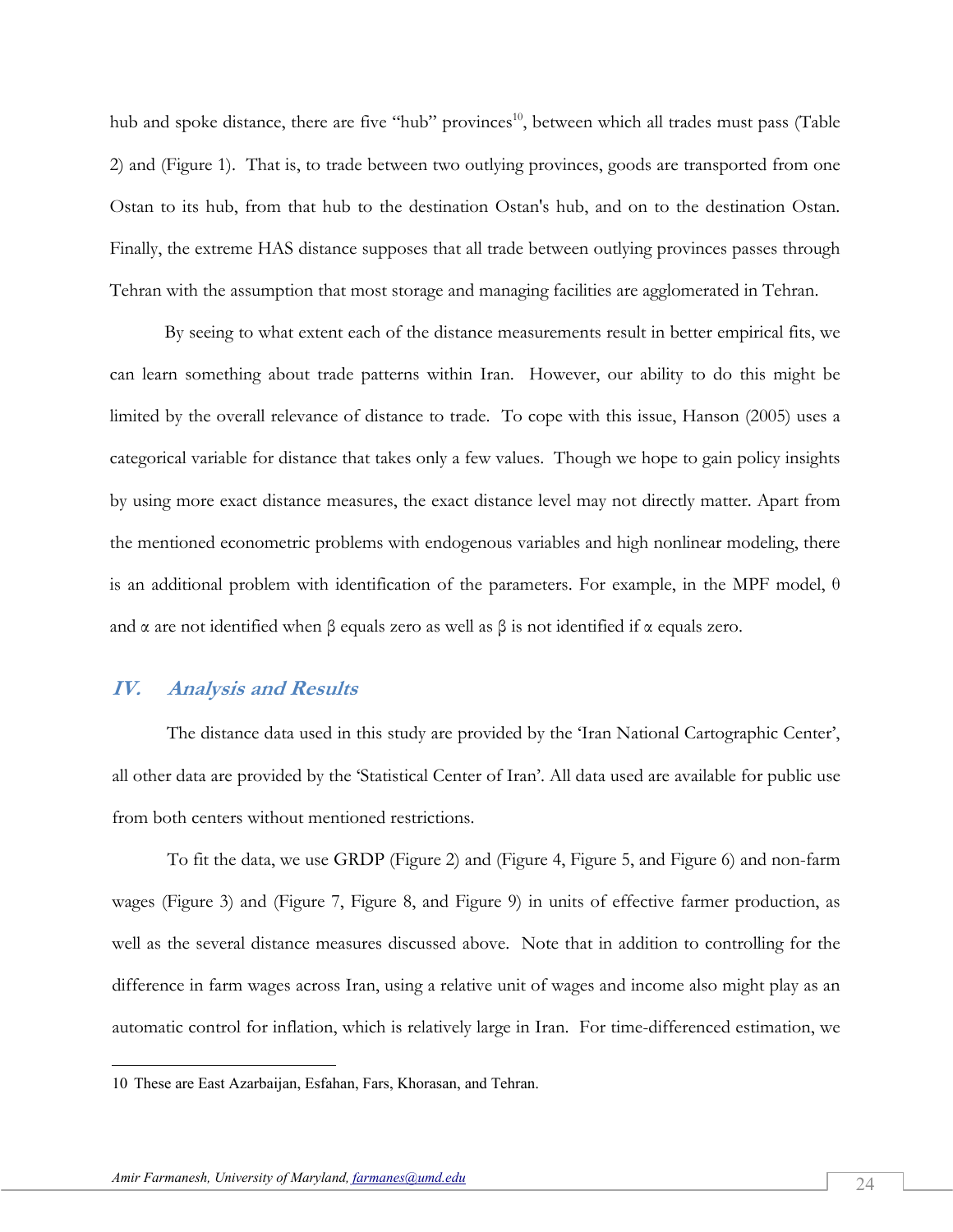difference each year and the previous year. While differencing allows us to control for some persistence in wage differences, there are costs to differencing as well. Instead of using the full cross-sectional variation in wages and GDP, differencing limits itself to considering the effects on wages of a change in GDP. It fails to take full advantage of the information in the magnitudes of wage and GDP for each period, thus wasting some of our limited information.<sup>11</sup> Since differencing the data loses a significant amount of information in the data, and since we have only data from 28 provinces per year, the benefit of controlling for persistence in wage shocks over time is at least partially offset by the loss in accuracy.

 Since Equations 1 to 4 are nonlinear, we use nonlinear least squares (NLS) to compute parameter estimates. Since NLS estimation must be done by iteration, we chose the Gauss-Newton algorithm for optimization. Because Gauss-Newton sometimes fails to converge, we tested over 1000 different starting parameter estimates for every combination of year, distance measure, set of provinces, and equation.<sup>12</sup> Considering the optimization effort made, the failure to converge might be interpreted as a sign of a poor fit between the model and data. However, it could also be a lack of identification as a result of inadequate information in the data to identify the model, particularly in the differenced data, where there is little variation.

 In the following paragraphs, we discuss general conclusions that can be drawn from the diverse specifications that we used. For each model, we discuss whether parameter estimates were consistent with the theory, reproducible over time, or robust to different versions of each model. We also look qualitatively at convergence across model versions to see which fit the data better.

 The single period MPF model (Table 3) was consistent with the data. Single period specifications yielded measures of  $\alpha$  that were in the neighborhood of 0.5 and easily statistically

<u>.</u>

<sup>11</sup> With a sample size of only 28 provinces (Ostans) in a year, small sample size is a significant problem.

<sup>12</sup> See Appendix E of Greene (2003) for a discussion of optimization algorithms.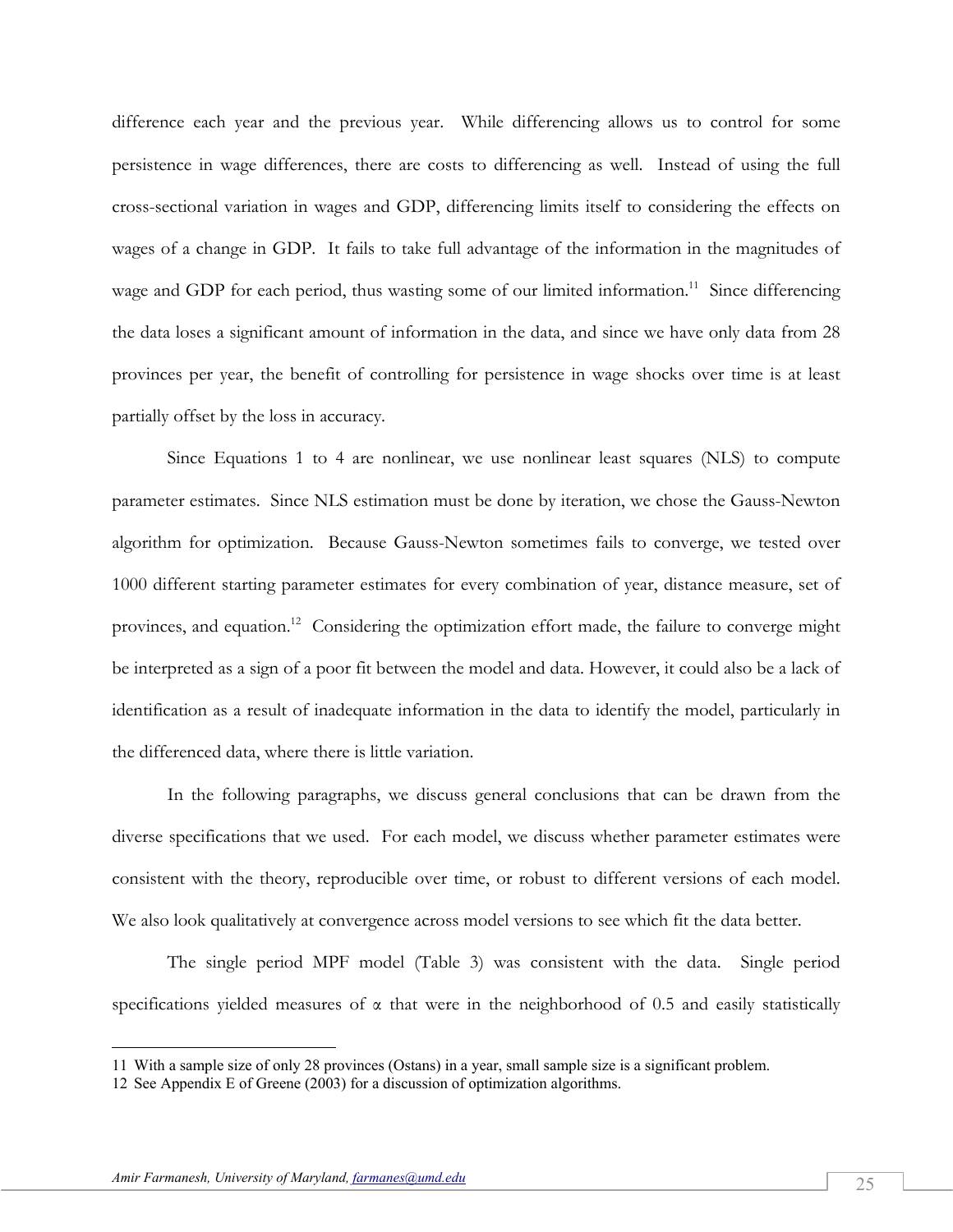greater than zero in accordance with theory. Measures of  $\beta$  were generally in the 0.01 to 0.04 inverse kilometer range, and also significantly greater than 0. The parameter β can be interpreted as the drop off in economic relationships. Our values in the range of 0.01 to 0.04 indicate that economic interaction drops by approximately two thirds for every 25 to 100 km separating two Ostans. Of course, for β much larger than our values, the market potential function drops to zero too quickly. Therefore, our values of β appear to be reasonable. The extreme HAS specification had a harder time fitting the model, though when NLS did converge its results were similar to those of simple distance and standard HAS. Generally, using all provinces and dropping Tehran and Khuzestan, as the highest GRDPs with a significant gap to the rest of the provinces, made little difference. This indicates that the extreme observations associated with the largest centers are not affecting parameter estimates.

 The time differenced MPF model performed reasonably well, but was sometimes unable to converge due to limited information. This result is quite intuitive and appealing. By differencing between some sets of years, too much information was lost and convergence was unattainable.<sup>13</sup> However when convergence was achieved, parameter estimates were more accurate than the single period estimates, suggesting that differencing was a successful control. The time differenced MPF model produced  $\alpha$  estimates that were generally around 1.0, while the  $\beta$  estimates were broadly similar to those of the single period model.

 Throughout our MPF analysis, there was no reason to question the underlying MPF model's applicability. In general, our estimates are roughly similar to those of the many MPF studies quoted in Garcia Pires (Garcia Pires, 2006), though we generally estimate higher  $\alpha$  values and will discuss this in more detail in the conclusion.

-

<sup>13</sup> In particular, between years of 1381 and 1382, no version of any MPF model converged.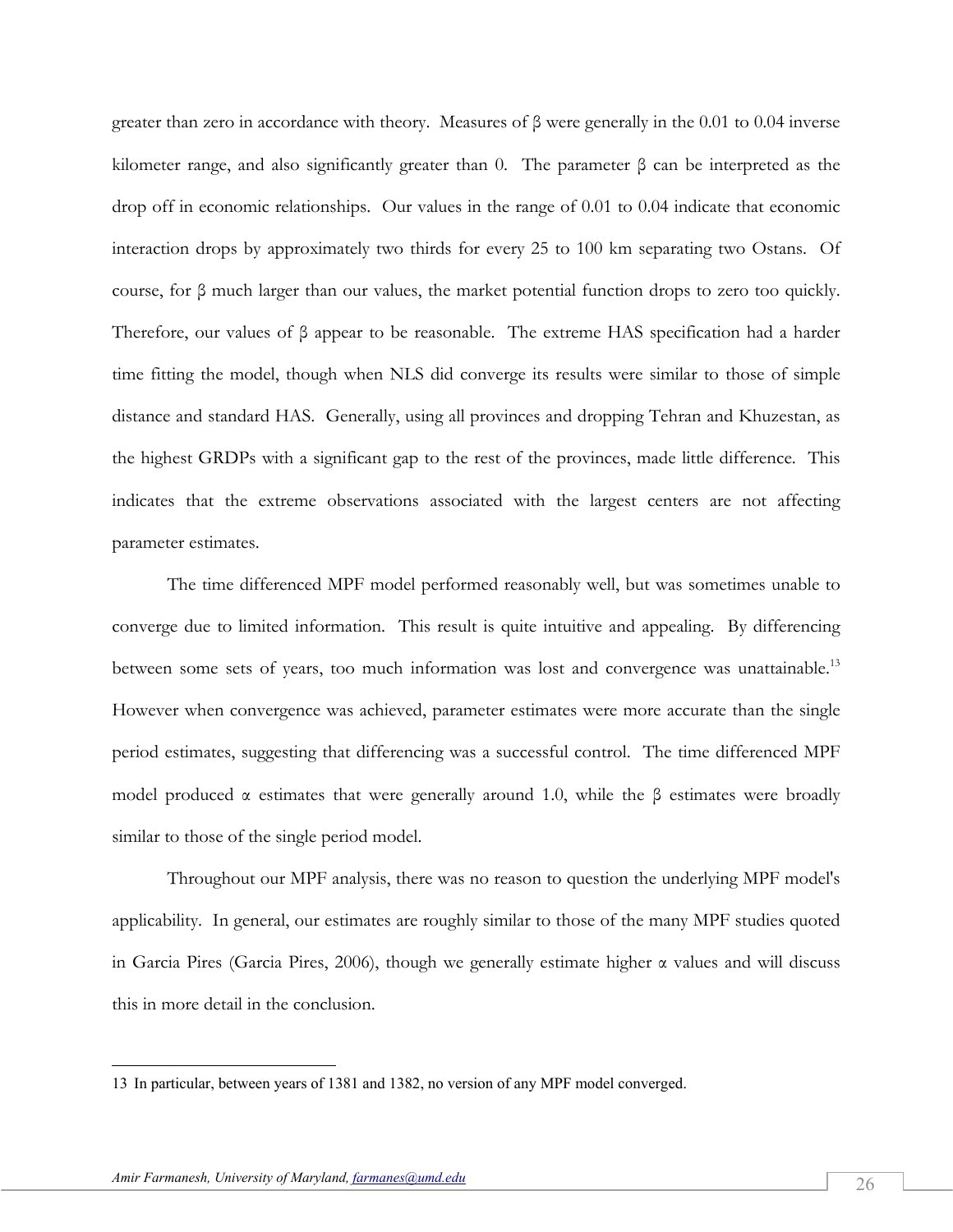The single period Krugman (Table 4) converged less successfully than the single period MPF, though it was somewhat better when omitting Tehran and Khuzestan. This suggests that influential observations of these provinces had a larger effect on the structural parameters of the Krugman model. Parameter estimates for μ were either implausibly high or outside of allowed theoretical ranges, suggesting that the Krugman model does not describe the data perfectly.<sup>14</sup> When the regressions did converge, they tended to find σ around 7 and τ roughly between .008 and .015 with reasonable consistency. Since  $\mu$  was not estimated accurately, it is not possible to accurately discuss the estimates of  $\sigma(1-\mu)$ . Note that this is a common problem throughout the empirical literature; it has been difficult to estimate  $\mu$  accurately in other papers as well.<sup>15</sup> The estimates of σ/(σ-1) were around 1.15, and statistically greater than 1, implying increasing returns to scale for Iranian manufacturing. Our estimates were a little lower than those reported in Garcia Pires (Garcia Pires, 2006), suggesting that returns to scale might be smaller in Iran than the western countries surveyed (Table 5). Though simple distance and HAS measurements were reasonably successful, the extreme HAS specification fit the data poorly.

 The differenced Krugman model also had estimated parameters less accurately than the single period analog. This could be expected, again, due to the informational cost of differencing. When the estimates converge the time differenced model yields estimates of  $\sigma$  that are around 3, which is significantly lower than in the single period model. The differenced Krugman model could not estimate τ very accurately, particularly in the model variations that exclude Tehran and Khuzestan. When estimated significantly,  $\tau$  ranges from .003 to .04. Since  $\sigma$  is lower in the differenced model,  $\sigma/(\sigma-1)$  is correspondingly higher, ranging from 1.3 to 1.5, though often

-

<sup>14</sup> If 1-μ is interpreted as the fraction of income spent on homogeneous food products grown by peasants, Iranians likely spend significantly more than the few percent estimated when μ is estimated to lie inside the allowable region.

<sup>15</sup> See table of literature estimates in (Garcia Pires, 2006).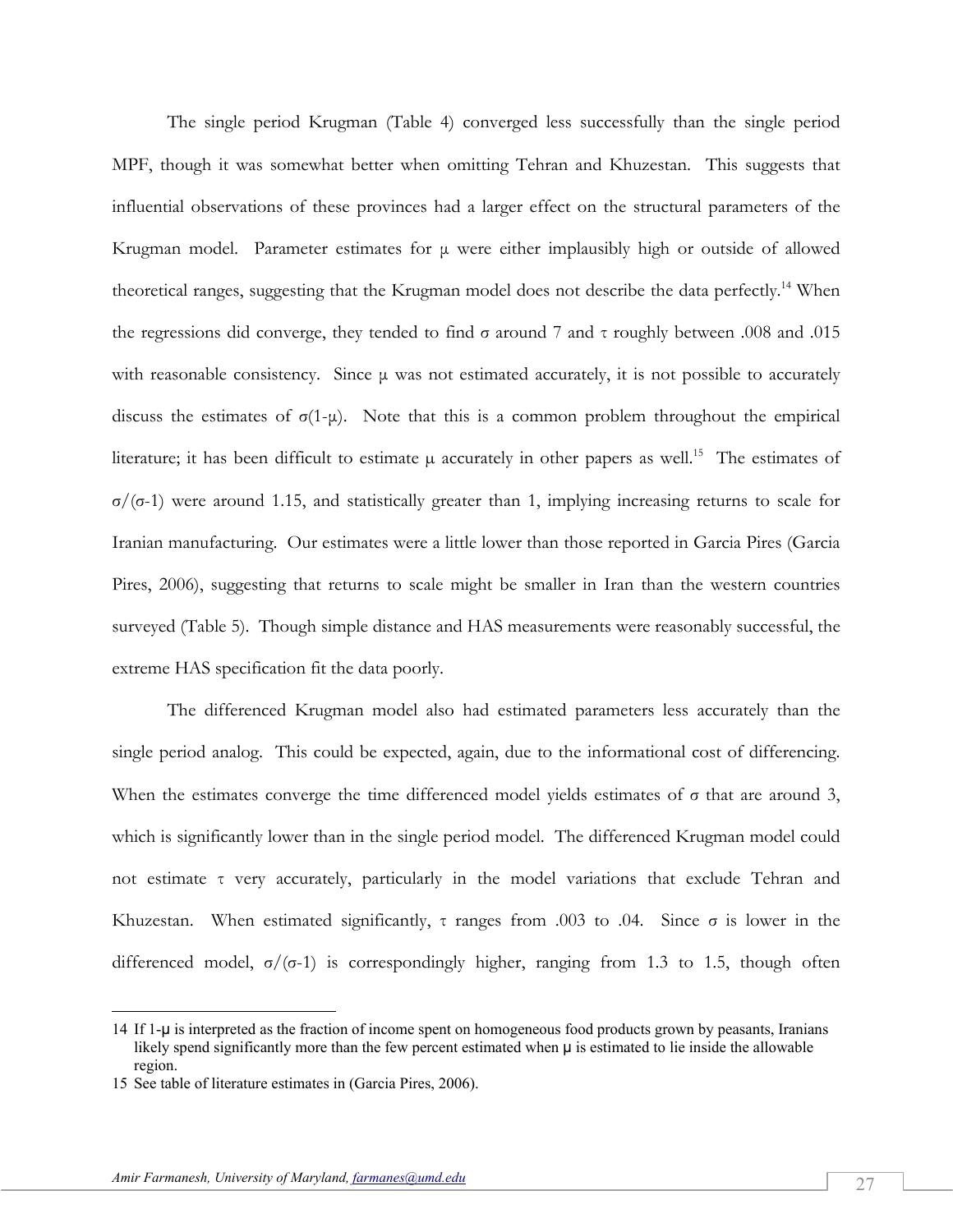estimated with less precision. Again, the extreme HAS model performs less well, though the difference is not as stark as in other model versions.

 Our estimates of parameters in the Krugman and MPF models tend to be significant, particularly when not considering the extreme HAS distance versions. They are broadly qualitatively similar to the estimates of (Garcia Pires, 2006) for Spain and (Hanson, 2005) for the United States, though with some differences which could point to differences between Iran and the other western countries.

## **V. Conclusions**

Data from the provinces of Iran showed generally good fit to both models as discussed above, and satisfied both MPF and Krugman models' specifications. This could be interpreted to mean that the provinces of Iran are generally subject to notions of 'New Economic Geography' and exhibit spatial wage structure. Since the theoretical models hold, wages in a province do seem to be endogenously determined by workers choosing to move in order to maximize their effective wage. Distance also seems to affect wages, as they tend to be higher in regions closer to larger markets. In general, our results confirm Harris (1954) market potential hypothesis and similar studies, since in the Iranian provinces nominal wages are positively correlated with the distance-weighted sum of personal income in surrounding regions.

Based on this fit of Iranian data to the NEG model, agglomeration of Iranian industry is promoted when economies of scale are strong, trade costs are low, and people spend a large portion of their income on manufactured goods. The economies of scale encourage Iranian firms to concentrate production in a few central city locations in order to exploit scale gains. Low trade and transportation costs allow firms to serve remote markets from central locations while demand patterns biased for industrial goods support larger agglomerations of firms.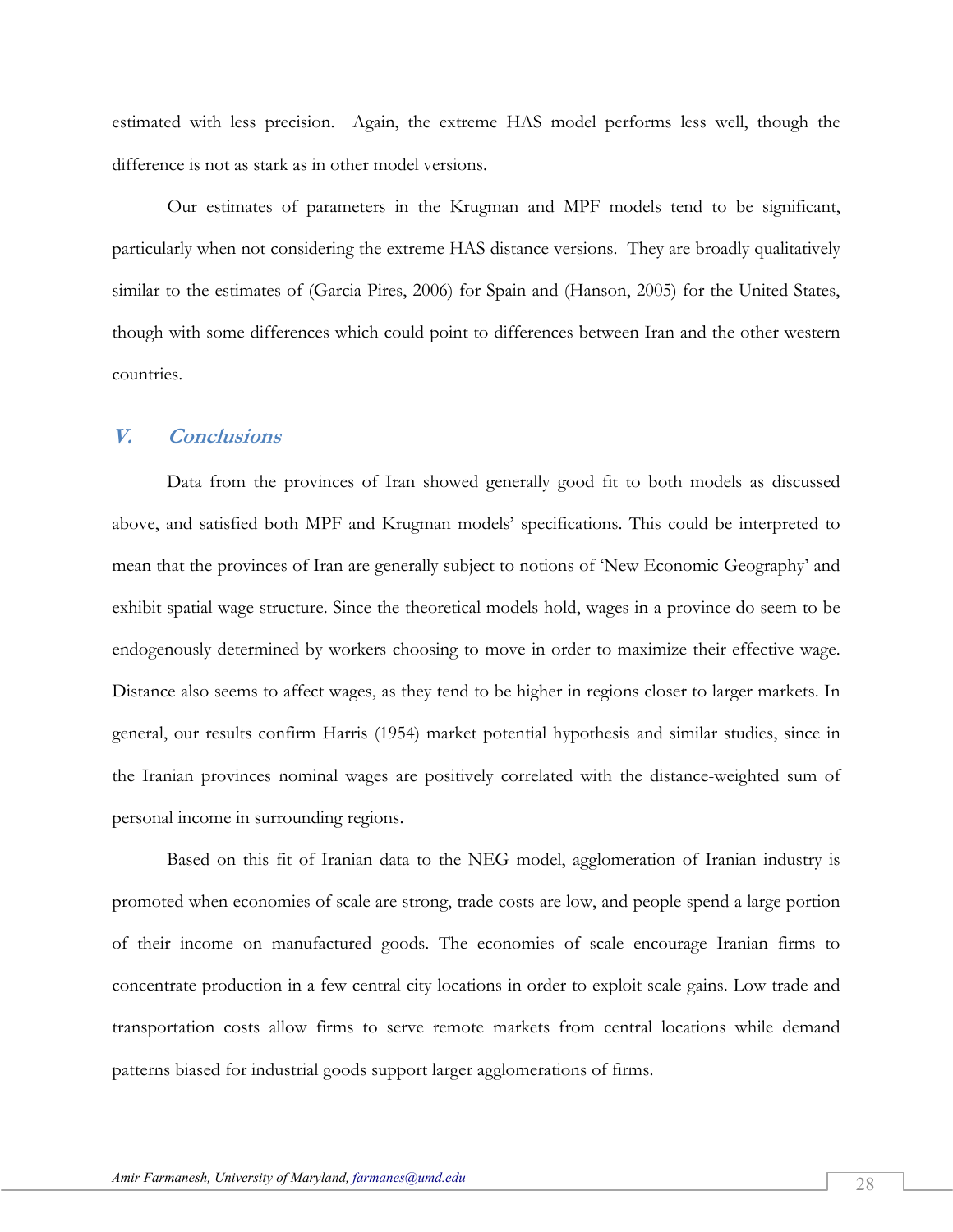Also as mentioned earlier, in comparing our three different approaches to measuring distance, the Extreme HAS approach was much less able to converge which might suggest that Tehran does not act as a universal hub for Iran. The convergence of the other two approaches was successful and close in the results, which might suggest that trade in Iran, happens in both patterns. However, σ did not show significant differences between three approaches which might suggest we cannot make a conclusive statement in comparing the three patterns.

Another finding was that the estimates of  $\sigma/(\sigma-1)$  were lower than those reported in other NEG empirical literature (Table 5), suggesting that returns to scale might be smaller in Iran than the western countries surveyed. This might be a result of the nature of the technologies used in the nonfarm private sector in Iran, which is potentially less industrial and more traditional. This would suggest that by dispersion and decentralization of industry Iran would have a level of loss due to a reduction in economy of scale but such loss would be potentially less than the loss that western countries would face through similar policies. It could be said that if Iran wants to decentralize its industry, it would be better off to do so while the nature of its industry allows for less loss. However, it should be noted that the Krugman model is a static model, and when talking about policies a dynamic view would be more accurate.

We also found significantly and consistently higher  $\alpha$  values in comparison to similar analyses of other countries (Table 5). Since  $\alpha$  can be interpreted as the size of the effect of market potential on wages, our estimates suggest that Iranian wage levels are more strongly related to geographic market potential. Since the countries that are cited in this paper are rich, developed countries (US, Japan, Germany, Spain, Italy, and Belgium), this is an intriguing result.

One possible interpretation of this might be to suggest that Iran has a more distancesensitive trade structure than those other countries. The distance sensitivity might be a result of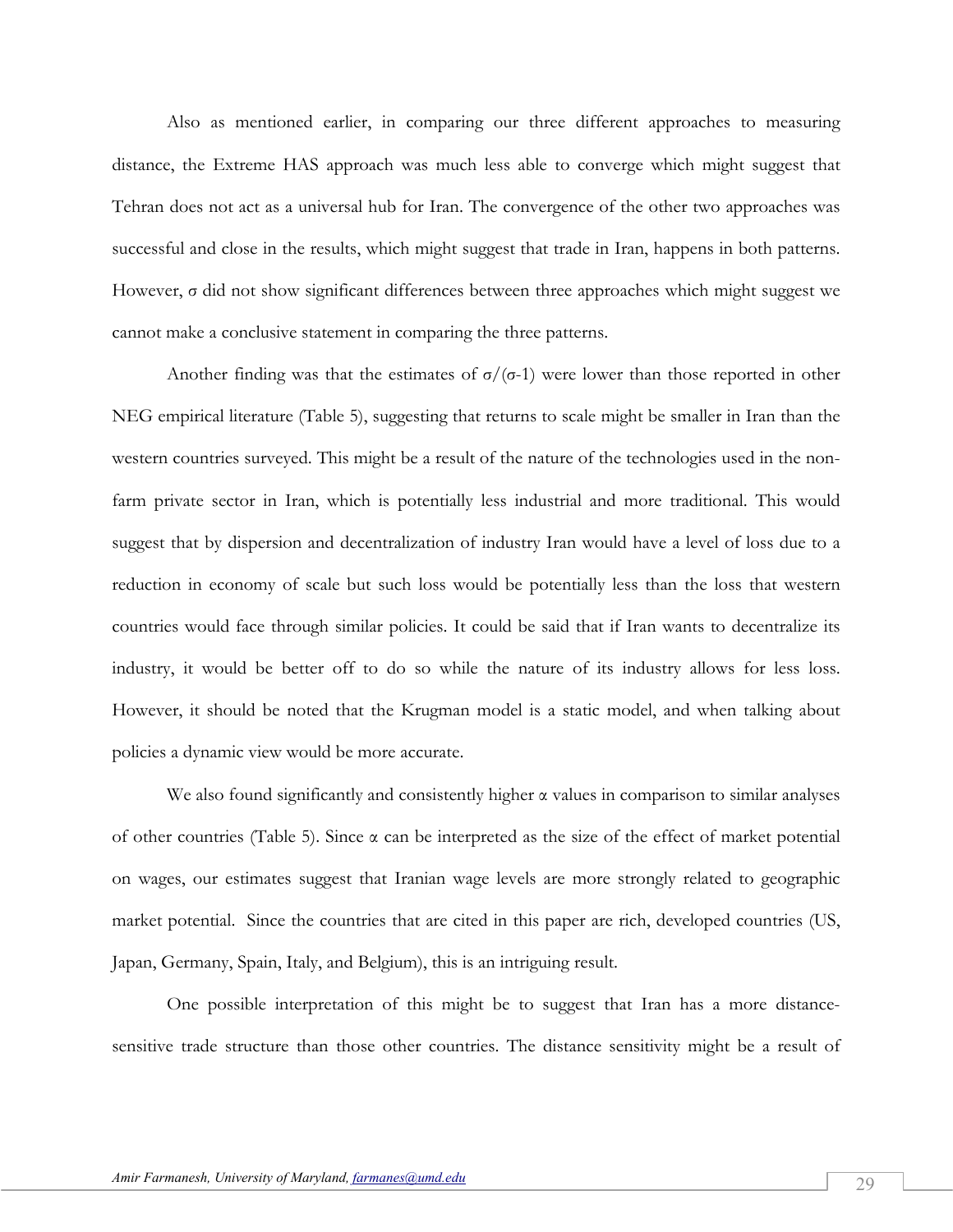several factors. First, the transportation system between provinces in Iran may be less developed than in those other countries, which enhances the effect of distance on trade. Second, Iran is a highly mountainous country with a very diverse geography. This might have direct effect on the development of transportation systems between provinces.

The overall result of this study corroborates the notion of centralization in the Iranian economy. Industry, trade, and workers all have incentives to agglomerate in larger cities and especially in Tehran to benefit from economies of scale in the form of higher wages and profits. The large wage variations explained by economic geography could cause significant internal migration, beyond that seen in western countries. Indeed, significant internal migration has been observed in Iran in past years.

The size of the effect of market potential on wages in Iran confirms the need for improvement in the transportation sector between provinces. By improving transportation, it is possible to decrease the effective distances across Iran. To the extent that lower effective distance decreases the effects of economic geography, improved transportation could serve to equalize wages throughout the country & decrease incentives for destabilizing internal migration.

#### **Acknowledgements**:

The author is grateful to William Dickens, Anton Dobronogov, Armando Pires, Carol Graham, Randi Hjalmarsson, and Thomas Schelling for helpful discussion and comments, and to Jeffrey Borowitz for the data analysis support during the preparation of this work. Thanks also to Jim Bitgood, Pooneh Farmanesh, Nancy Gallagher, Heidi von Geldern, Francesca Perry, and John Rust for supporting this research, and to the 'Iran National Cartographic Center' and the 'Statistical Center of Iran' for making their data publicly available. This research was conducted at the University of Maryland as a Ph.D. candidate in Policy Studies-International Development and was sponsored by the World Bank, Middle East and North Africa Region, Social and Economic Development Group. The usual disclaimer applies.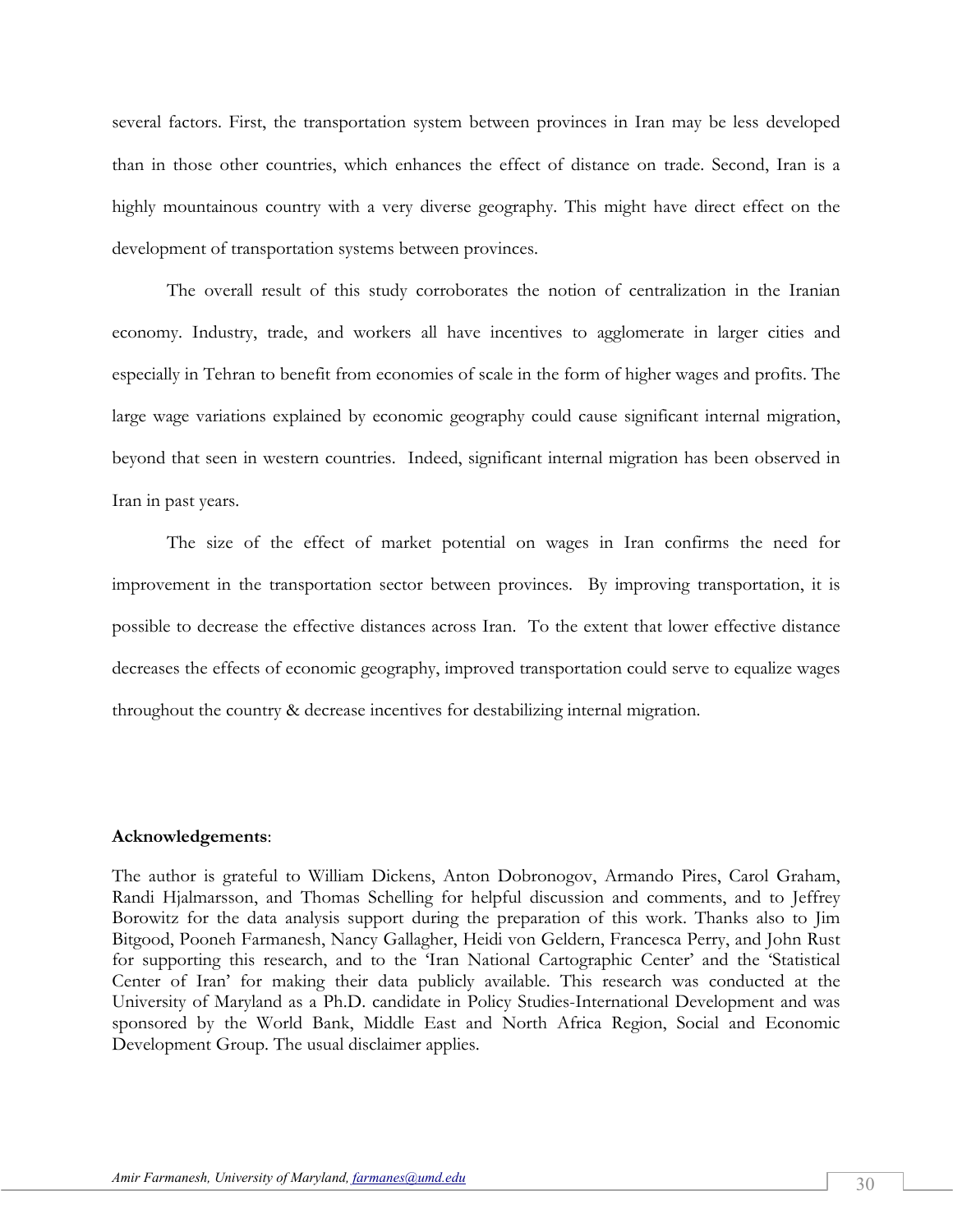#### **VI. References**

Axtell, R. L. (2001). Zipf Distribution of U.S. Firm Sizes. *Science, 293*(5536), 1818-1820.

- Brakman, S., Garretsen, H., & Schramm, M. (2004). The spatial distribution of wages: estimating the Helpman-Hanson model for Germany. *Journal of Regional Science, 44*(3), 437-466.
- De Bruyne, K. (2002). The Location of Economic Activity. Is There a Spatial Employment Structure in Belgium? Katholiek University of Leuven.
- Eaton, J., & Kortum, S. (1999). International technology diffusion: theory and measurement. *International Economic Review, 40*, 537-570.
- Eaton, J., & Kortum, S. (2002). Technology, geography, and trade. *Econometrica, 70*, 1741- 1779.
- Fujita, M., Krugman, P., & Venables, A. J. (1999). *The Spatial Economy*. Cambridge MA: MIT Press.
- Garcia Pires, A. J. (2006). Estimating Krugman's economic geography model for the Spanish regions. *Spanish Economic Review, 2006*(8), 83-112.
- Greene, W. (2003). *Econometric Analysis*. Upper Saddle River: Pearson Education Inc.
- Hanson, G. H. (1998). Market potential, increasing returns, and geographic concentration. National Bureau of Economic Research.
- Hanson, G. H. (2005). Market potential, increasing returns, and geographic concentration. *Journal of International Economics, 67*, 1-24.
- Harris, C. (1954). The Market as a factor in the localization of production. *Annals of the Association of American Geographers, 44*, 315-348.
- Head, K., & Mayer, T. (2004). The Empirics of Agglomeration and Trade. In J. Henderson & J. F. Thisse (Eds.), *Handbook of Regional and Urban Economics* (Vol. 4). New York: North Holland.
- Helpman, E. (1998). The size of regions. In D. Pines, E. Sadka & J. Zilcha (Eds.), *Topics in public economics: theoretical and applied analysis*. Cambridge: Cambridge University Press.
- Hummels, D. (1999). Towards a geography of trade costs. University of Chicago.
- Krugman, P. (1980). Scale economies, product differentiation, and the pattern of trade. *American Economic Review, 70*, 950- 959.
- Krugman, P. (1991). Increasing returns and economic geography. *Journal of Political Economy, 99*, 483- 499.

Krugman, P. (1993). On the number and location of cities. *European Economic Review, 37*, 293-298.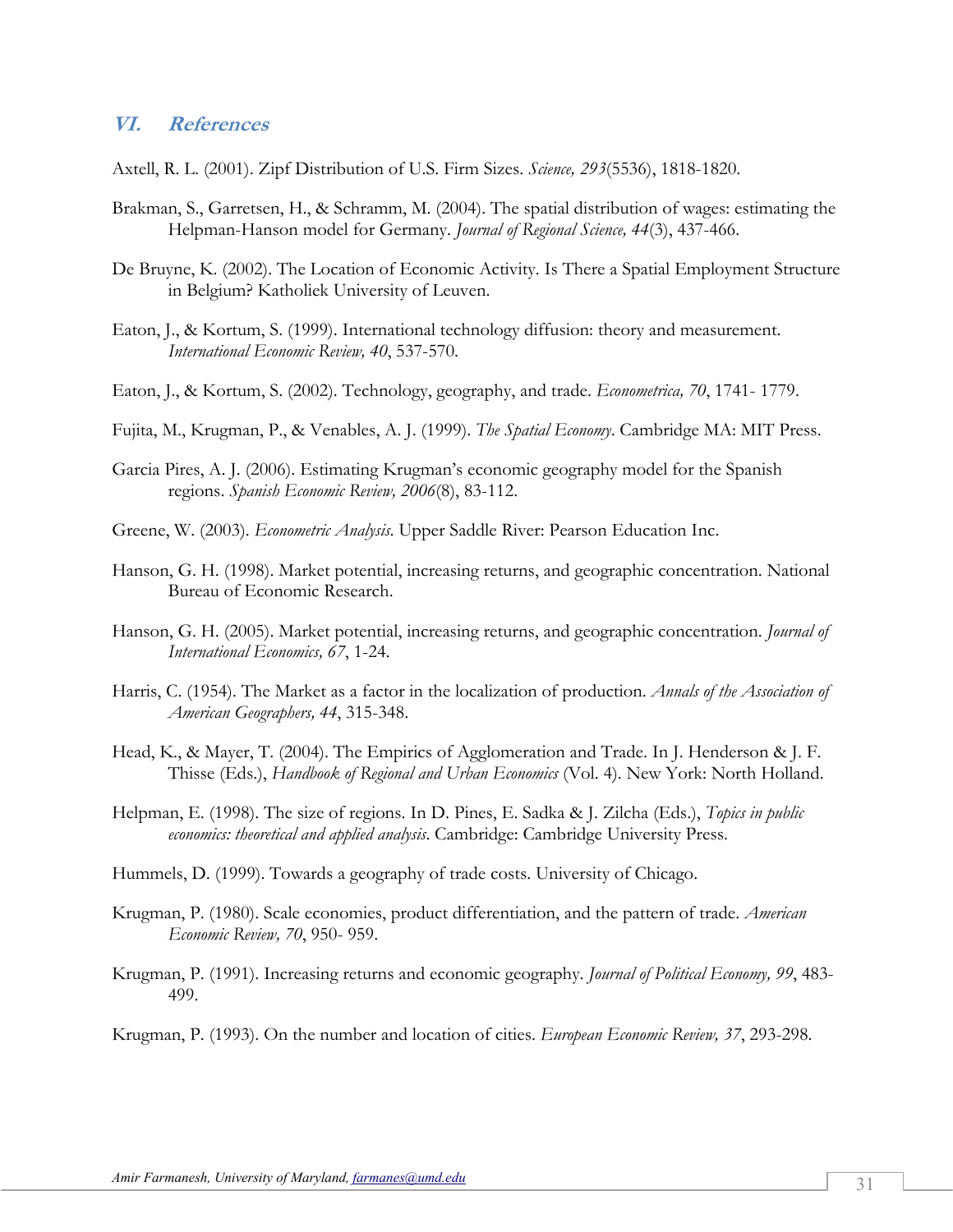- Limao, N., & Venables, A. J. (2001). Infrastructure, geographical disadvantage, transport costs, and trade. *World Bank Economic Review, 15*, 451- 479.
- Mion, G. (2004). Spatial externalities and empirical analysis: the case of Italy. *Journal of Urban Economics, 56*, 97-118.
- Neary, J. P. (2001). Of Hype and Hyperbolas: Introducing the New Economic Geography. *Journal of Economic Literature, 34*, 536-561.
- Overman, H. G., Redding, S., & Venables, A. J. (2003). The Economic Geography of Trade, Production, and Income: A Survey of Empirics. In E. K. Choi & J. Harrigan (Eds.), *Handbook of International Trade* (pp. 353-387). Malden: Blackwell.
- Paluzie Hernandez, E., Pons Novell, J., & Tirado Fabregat, D. A. (2005). Potencial de Mercado y Estructura Espacial de los Salarios en las Regiones Espaolas, 1955-1995. *Cuadernos Aragoneses de Economía, 15*(1), 17-37.
- Puga, D. (1999). The rise and fall of regional inequalities. *European Economic Review, 43*, 303-334.
- Redding, S., & Venables, A. J. (2004). Economic geography and international inequality. *Journal of International Economics, 62*, 53-82.
- Roback, J. (1982). Wages, rents, and the quality of life. *Journal of Political Economy, 90*, 1257-1278.
- Roos, M. (2001). Wages and market potential in Germany. *Jahrb Regional wissensch, 21*, 171-195.
- Wooldridge, J. M. (2003). *Introductory econometrics: A modern approach* (2nd ed.). Mason, OH: South-Western Publishing.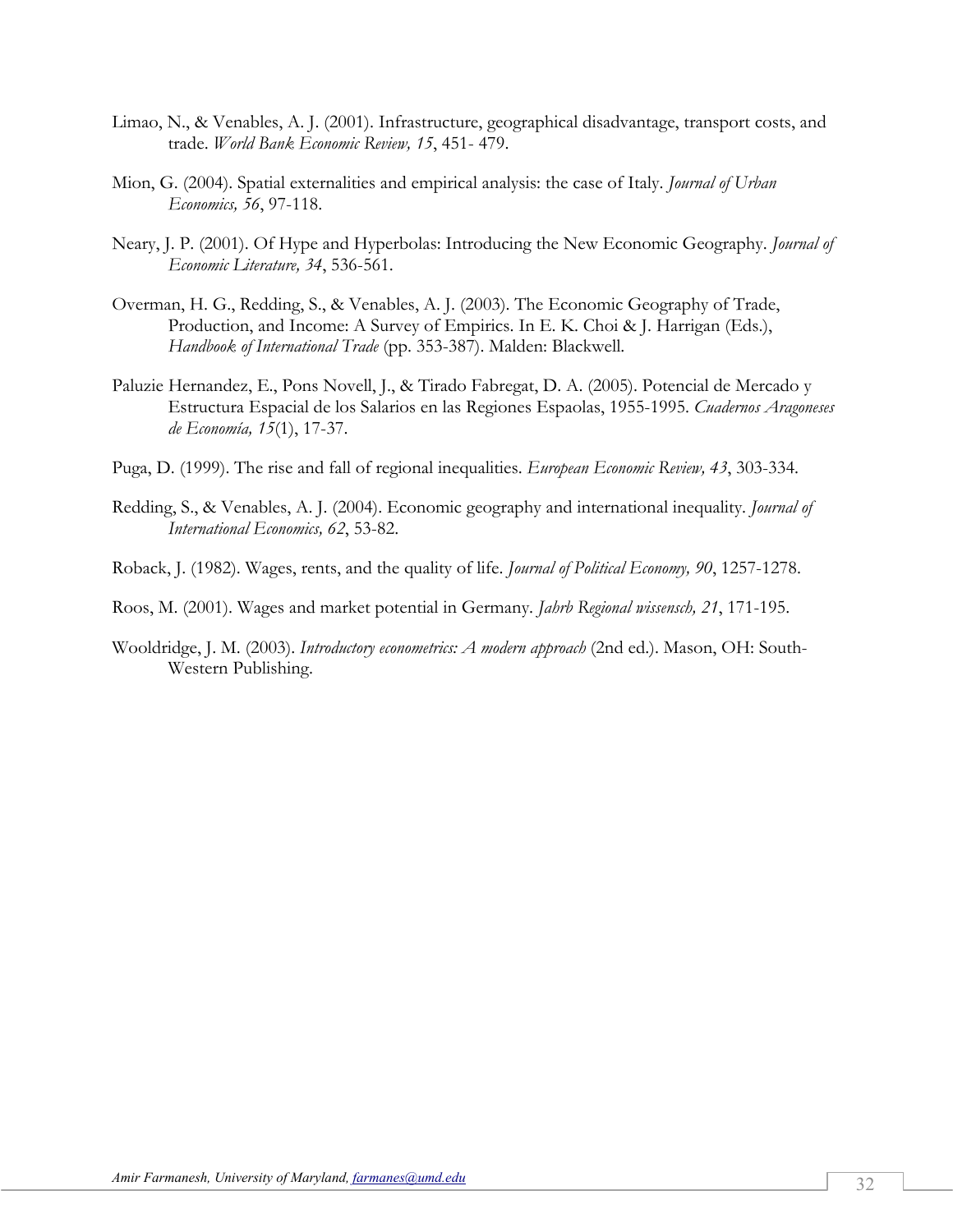# **VII. Appendixes**

#### **List of Tables**

# *Table 1.*

*GRDP and population data of Iranian provinces for years of 1379, 1380, 1381, and 1382* 

|                      | <b>GDP</b> at market prices |        |               | <b>Contribution to GDP</b> |                |                | Share of total population |       |                          |                |                |       |
|----------------------|-----------------------------|--------|---------------|----------------------------|----------------|----------------|---------------------------|-------|--------------------------|----------------|----------------|-------|
|                      | 1382                        | 1381   | 1380          | 1379                       | 1382 1381 1380 |                |                           | 1379  | 1382                     | 1381           | 1380           | 1379  |
| <b>Country total</b> | 1198390                     | 986269 | 745536 645256 |                            | 100            | 100            | 100                       | 100   | 100                      | 100            | 100            | 100   |
| Tehran               | 309426                      | 255350 | 193374 155793 |                            | 25.8           | 25.9           | 26                        | 24.14 | 17.6                     | 17.8           | 17.8           | 17.66 |
| Khuzestan            | 161069                      | 140840 | 96451         | 90133                      | 13.4           | 14.3           | 13                        | 13.97 | 6.3                      | 6.9            | 6.8            | 6.66  |
| Esfahan              | 75051                       | 57653  | 45409         | 40195                      | 6.3            | 5.8            | 6.1                       | 6.23  | 6.5                      | 6.6            | 6.6            | 6.55  |
| Khorasan             | 73330                       | 59928  | 47252         | 40238                      | 6.1            | 6.1            | 6.3                       | 6.2   | 9.6                      | 9.2            | 9.4            | 9.6   |
| Fars                 | 54236                       | 43227  | 32224         | 27371                      | 4.5            | 4.4            | 4.3                       | 4.24  | 6.4                      | 6.3            | 6.3            | 6.33  |
| E. Azarbayejan       | 45691                       | 39378  | 30287         | 26363                      | 3.8            | $\overline{4}$ | 4.1                       | 4.09  | 5.2                      | 5.2            | 5.2            | 5.28  |
| Mazandaran           | 43483                       | 35323  | 27541         | 22336                      | 3.6            | 3.6            | 3.7                       | 3.46  | 4.2                      | 4.2            | 4.2            | 4.24  |
| Kohgiluyeh           | 41546                       | 36835  | 30731         | 32595                      | 3.5            | 3.7            | 4.1                       | 5.05  | $\mathbf{1}$             | $\mathbf{1}$   | $\mathbf{1}$   | 0.94  |
| <b>Bushehr</b>       | 37459                       | 15039  | 9501          | 7079                       | 3.1            | 1.5            | 1.3                       | 1.1   | 1.2                      | 1.2            | 1.2            | 1.23  |
| Kerman               | 29679                       | 25310  | 20300         | 21011                      | 2.5            | 2.6            | 2.7                       | 3.26  | 3.5                      | 3.4            | 3.4            | 3.36  |
| Gilan                | 28078                       | 23778  | 18548         | 16080                      | 2.3            | 2.4            | 2.5                       | 2.49  | 3.6                      | 3.5            | 3.6            | 3.59  |
| Markazi              | 27152                       | 23370  | 19182         | 14725                      | 2.3            | 2.4            | 2.6                       | 2.28  | 2                        | $\overline{2}$ | $\overline{2}$ | 2     |
| W. Azarbayejan       | 24645                       | 20453  | 16243         | 14495                      | 2.1            | 2.1            | 2.2                       | 2.25  | 4.3                      | 4.2            | 4.2            | 4.21  |
| Hormozgan            | 21970                       | 17642  | 14630         | 11712                      | 1.8            | 1.8            | $\overline{2}$            | 1.82  | 1.9                      | 1.9            | 1.9            | 1.85  |
| Kermanshah           | 17792                       | 14356  | 10721         | 9000                       | 1.5            | 1.5            | 1.4                       | 1.39  | 2.9                      | $\overline{3}$ | 3              | 2.99  |
| Hamedan              | 18131                       | 15800  | 11543         | 9364                       | 1.5            | 1.6            | 1.6                       | 1.45  | 2.6                      | 2.6            | 2.7            | 2.68  |
| Qazvin               | 17261                       | 14216  | 12339         | 10558                      | 1.4            | 1.4            | 1.7                       | 1.64  | 1.7                      | 1.6            | 1.6            | 1.62  |
| Golestan             | 16847                       | 14207  | 10465         | 9377                       | 1.4            | 1.4            | 1.4                       | 1.45  | 2.4                      | 2.4            | 2.4            | 2.38  |
| Lorestan             | 15274                       | 12551  | 10466         | 8886                       | 1.3            | 1.3            | 1.4                       | 1.38  | 2.6                      | 2.6            | 2.6            | 2.58  |
| Yazd                 | 14507                       | 12140  | 9511          | 7545                       | 1.2            | 1.2            | 1.3                       | 1.17  | $1.4\,$                  | 1.4            | 1.3            | 1.27  |
| Sistan               | 13191                       | 11073  | 8740          | 7295                       | 1.1            | 1.1            | 1.2                       | 1.13  | 3.2                      | 3.2            | 3.1            | 3.08  |
| Ardebil              | 12492                       | 10246  | 7884          | 6879                       | $\mathbf{1}$   | $\mathbf{1}$   | 1.1                       | 1.07  | 1.9                      | 1.8            | 1.9            | 1.87  |
| Qom                  | 11779                       | 10083  | 8136          | 6766                       | $\mathbf 1$    | $\mathbf{1}$   | 1.1                       | 1.05  | 1.5                      | 1.5            | 1.5            | 1.46  |
| Kordestan            | 12118                       | 9853   | 7203          | 6414                       | $\mathbf{1}$   | $\mathbf{1}$   | $\mathbf{1}$              | 0.99  | 2.3                      | 2.3            | 2.3            | 2.27  |
| Zanjan               | 10532                       | 8279   | 6315          | 5900                       | 0.9            | 0.8            | 0.9                       | 0.91  | 1.4                      | 1.4            | 1.4            | 1.45  |
| Semnan               | 9211                        | 7187   | 5800          | 4819                       | 0.8            | 0.7            | 0.8                       | 0.75  | 0.9                      | 0.9            | 0.9            | 0.85  |
| Chaharmahal          | 7694                        | 6184   | 4985          | 4066                       | 0.6            | 0.6            | 0.7                       | 0.63  | 1.2                      | 1.2            | 1.2            | 1.23  |
| Ilam                 | 6294                        | 7849   | 5667          | 3967                       | 0.5            | 0.8            | 0.8                       | 0.61  | 0.8                      | 0.8            | 0.8            | 0.83  |
| Supraregion          | 42457                       | 38123  | 24087         | 24297                      | 3.5            | 3.9            | 3.2                       | 3.77  | $\overline{\phantom{a}}$ |                |                |       |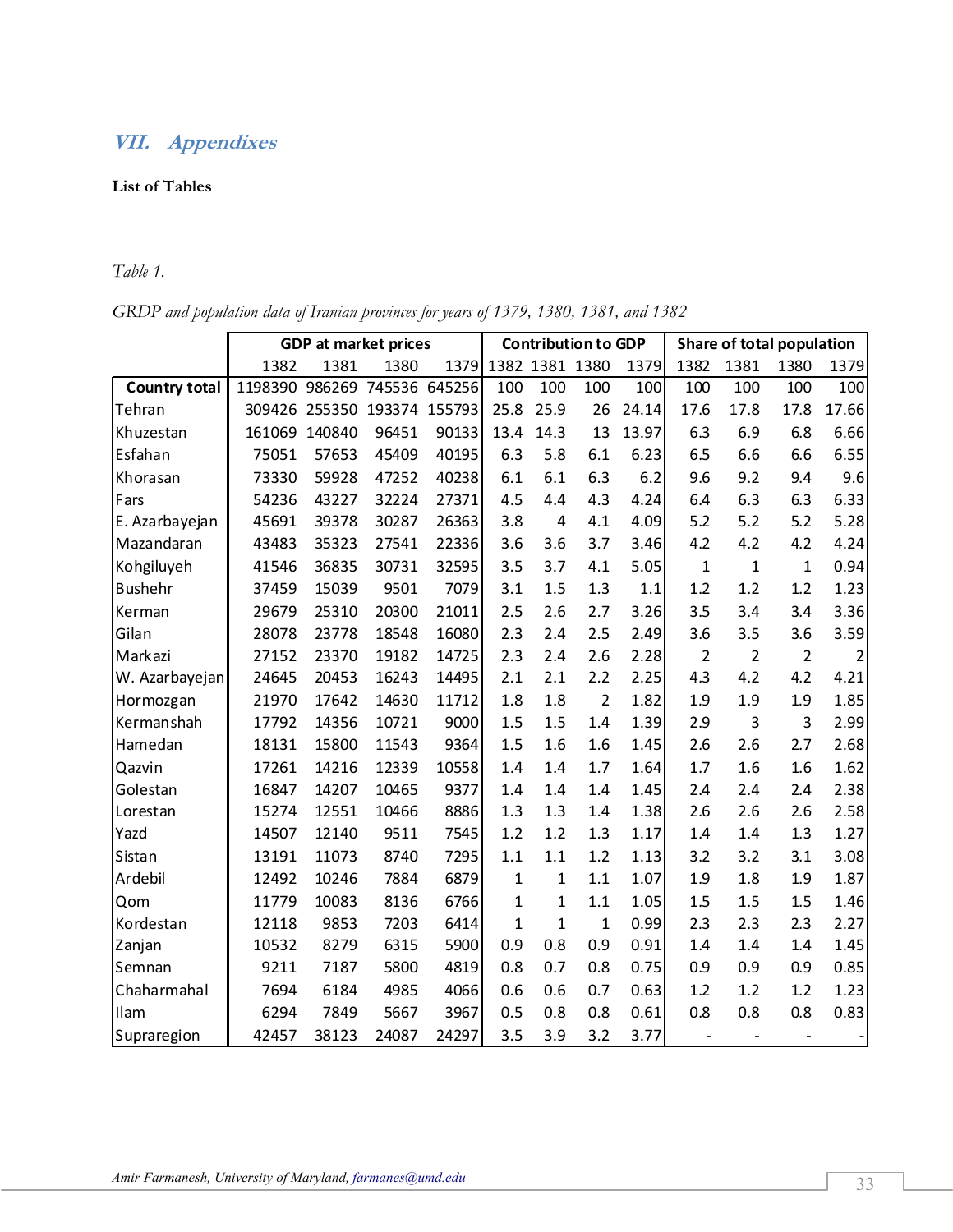*Table 2.* 

| Hub              | Spoke                   |
|------------------|-------------------------|
| Tehran           | Tehran                  |
|                  | Mazandaran              |
|                  | Gilan                   |
|                  | Semnan                  |
|                  | Qom                     |
|                  | Markazi                 |
|                  | Hamadan                 |
|                  | Qazvin                  |
|                  | Zanjan                  |
| Esfahan          | Esfahan                 |
|                  | Yazd                    |
|                  | Chaharmahal Bakhtiyari  |
|                  | Lorestan                |
|                  | Kermanshah              |
|                  | Ilam                    |
| East Azarbayejan | East Azarbayejan        |
|                  | West Azarbayejan        |
|                  | Ardebil                 |
|                  | Kordestan               |
| Fars             | Fars                    |
|                  | Bushehr                 |
|                  | Khuzestan               |
|                  | Kohgiluyeh & Boyerahmad |
|                  | Kerman                  |
|                  | Hormozgan               |
|                  | Sistan & Baluchestan    |
| Khorasan         | Khorasan                |
|                  | Golestan                |

*Hubs and Spokes in HAS distance analysis*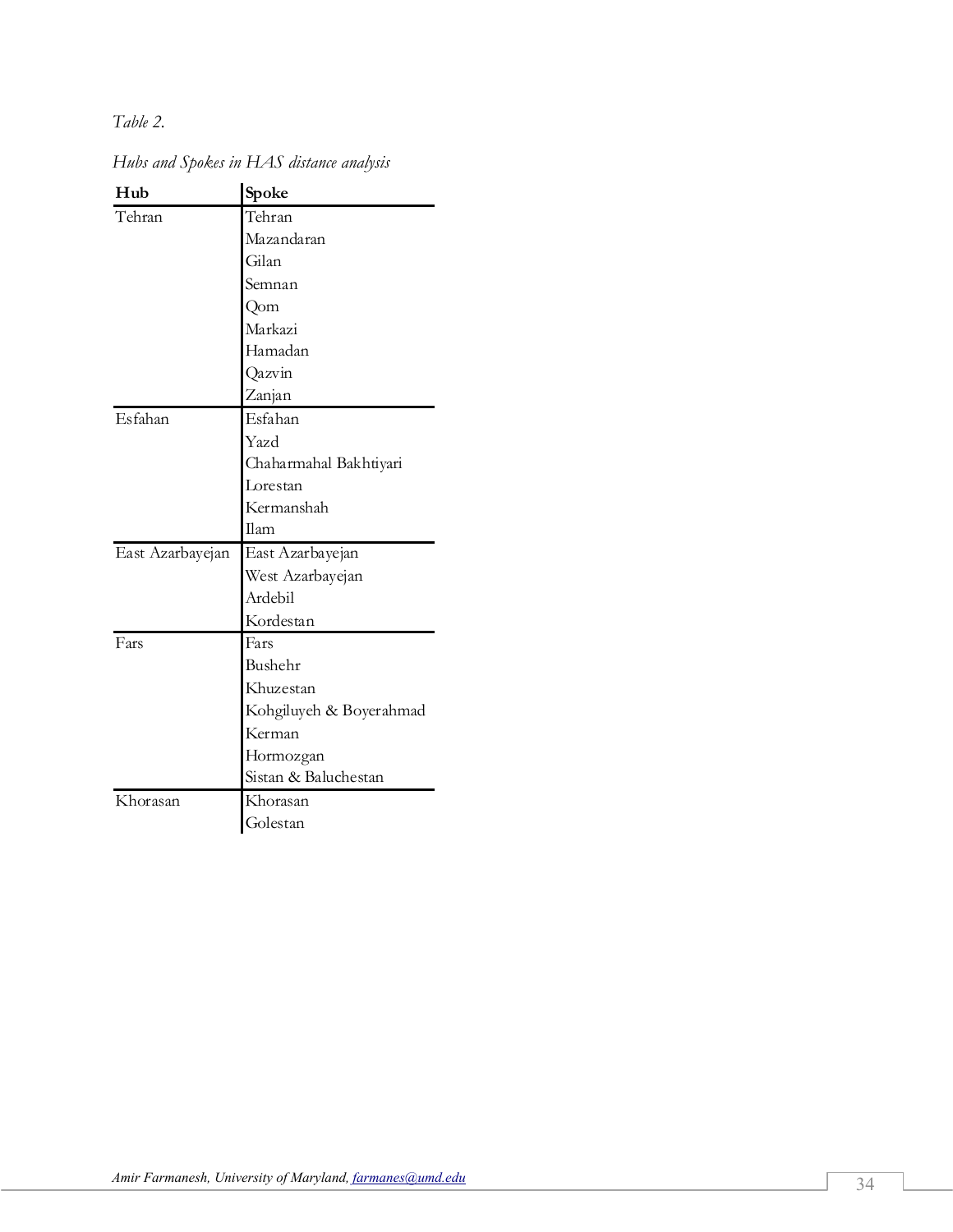# *Table 3.*

|            | Simple distance analysis      |                       |            |            |  |  |  |
|------------|-------------------------------|-----------------------|------------|------------|--|--|--|
| <b>MPF</b> | 1379                          | 1380                  | 1381       | 1382       |  |  |  |
| θ          | $-6.1657*$                    | $-7.0666*$            | $-5.1328*$ | $-8.0743*$ |  |  |  |
|            | (1.9725)                      | (1.9718)              | (1.5706)   | (2.4129)   |  |  |  |
| α          | $0.51312*$                    | $0.56285*$            | $0.4545*$  | $0.61997*$ |  |  |  |
|            | (0.1143)                      | (0.1161)              | (0.0931)   | (0.1386)   |  |  |  |
| β          | 0.0156                        | 0.0219                | 0.0373     | $0.0127*$  |  |  |  |
|            | (0.0084)                      | (0.0121)              | (0.0455)   | (0.0047)   |  |  |  |
| $R^2$      | 0.4558                        | 0.5061                | 0.5438     | 0.5253     |  |  |  |
|            |                               | HAS distance analysis |            |            |  |  |  |
| θ          | $-5.4658*$                    | $-7.2889*$            | $-5.5173*$ | $-6.2672*$ |  |  |  |
|            | (1.8272)                      | (1.8964)              | (1.5209)   | (1.7947)   |  |  |  |
| α          | 0.47538*                      | $0.57347*$            | $0.47748*$ | 0.51988*   |  |  |  |
|            | (0.1082)                      | (0.1113)              | (0.0905)   | (0.1074)   |  |  |  |
| β          | 0.0204                        | 0.0103                | 0.0374     | 0.0213     |  |  |  |
|            | (0.0166)                      | (0.0054)              | (0.0427)   | (0.0179)   |  |  |  |
| $R^2$      | 0.4462                        | 0.5146                | 0.5454     | 0.4853     |  |  |  |
|            | Extreme HAS distance analysis |                       |            |            |  |  |  |
| θ          | $-1.1102$                     | $-6.641*$             | $-5.6083*$ | $-7.418*$  |  |  |  |
|            | (29.5740)                     | (2.0246)              | (1.5794)   | (2.2746)   |  |  |  |
| α          | 0.1469                        | $0.5382*$             | $0.48278*$ | 0.58236*   |  |  |  |
|            | (1.4541)                      | (0.1190)              | (0.0933)   | (0.1316)   |  |  |  |
| β          | $-0.0025$                     | 0.0088                | 0.0122     | 0.00574*   |  |  |  |
|            | (0.0237)                      | (0.0051)              | (0.0150)   | (0.0017)   |  |  |  |
| $R^2$      | 0.0322                        | 0.4944                | 0.5447     | 0.5069     |  |  |  |

*Market Potential Function results, 26 Provinces* 

Standard errors are in parentheses.

\* shows statistical significance.

*Table 4.* 

*Krugman results, 26 Provinces*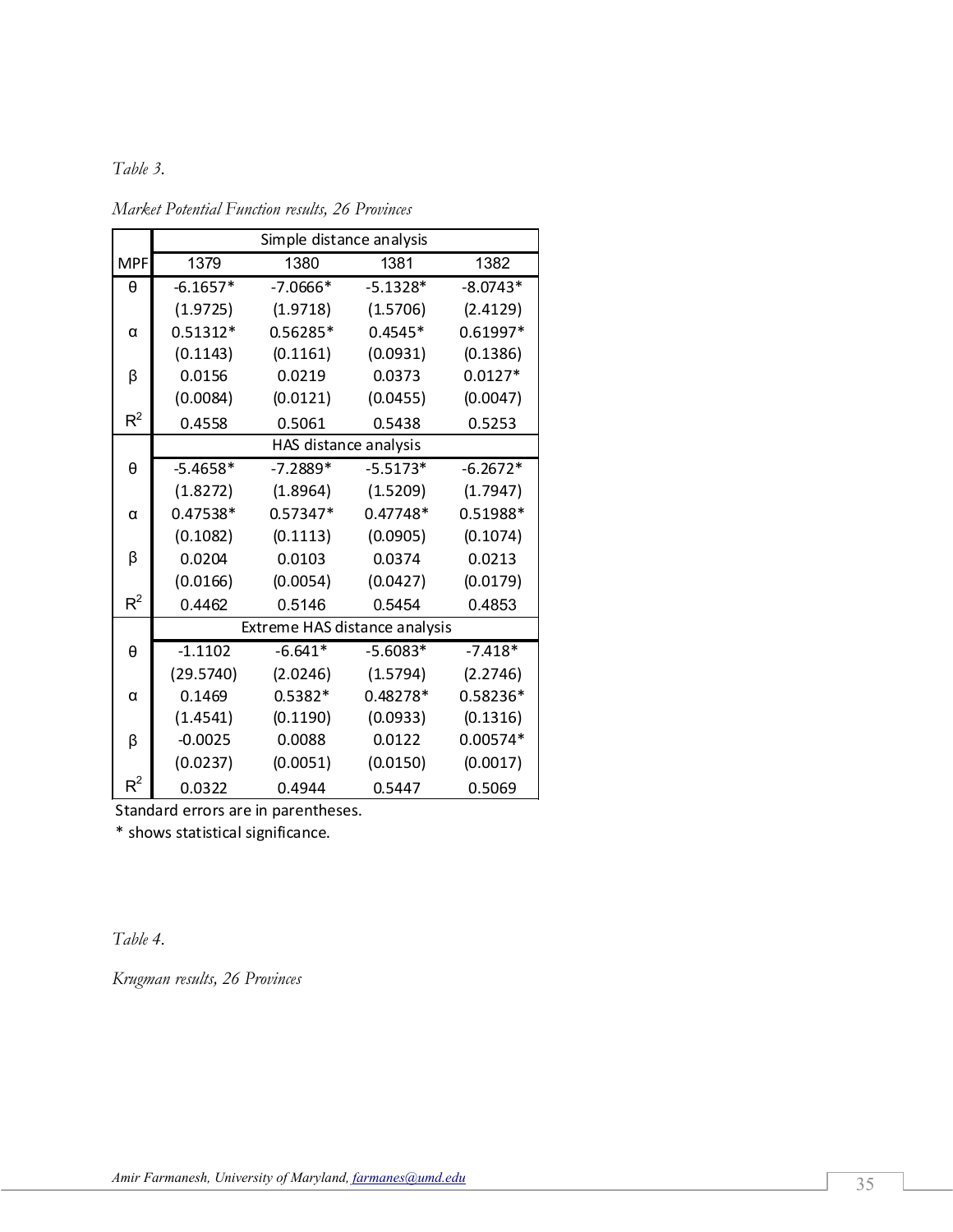|                     | Simple distance analysis |                       |                               |            |  |  |  |
|---------------------|--------------------------|-----------------------|-------------------------------|------------|--|--|--|
| Krugman             | 1379                     | 1380                  | 1381                          | 1382       |  |  |  |
| θ                   | $-1.9882*$               | $-2.0832*$            | $-2.1727*$                    | $-2.0979*$ |  |  |  |
|                     | (0.3958)                 | (0.4157)              | (0.4413)                      | (0.4475)   |  |  |  |
| σ                   | 7.3263*                  | 7.0287*               | $6.558*$                      | 6.9719*    |  |  |  |
|                     | (1.4427)                 | (1.3914)              | (1.2910)                      | (1.4600)   |  |  |  |
| μ                   | $0.98121*$               | 0.97999*              | 1.0061*                       | 0.97469*   |  |  |  |
|                     | (0.0318)                 | (0.0310)              | (0.0387)                      | (0.0350)   |  |  |  |
| Т                   | $0.0167*$                | $0.0165*$             | 0.00888*                      | 0.00846*   |  |  |  |
|                     | (0.0093)                 | (0.0035)              | (0.0011)                      | (0.0010)   |  |  |  |
| $\sigma/(\sigma-1)$ | 1.1581*                  | 1.1659*               | 1.1799*                       | 1.1675*    |  |  |  |
|                     | (0.0360)                 | (0.0383)              | (0.0418)                      | (0.0409)   |  |  |  |
| $\sigma(1-\mu)$     | 0.1376                   | 0.1407                | $-0.0402$                     | 0.1765     |  |  |  |
|                     | (0.2317)                 | (0.2165)              | (0.2543)                      | (0.2408)   |  |  |  |
| $R^2$               | 0.9793                   | 0.9820                | 0.9776                        | 0.9804     |  |  |  |
|                     |                          | HAS distance analysis |                               |            |  |  |  |
| θ                   | $-2.0492*$               | $-2.12*$              | $-1.2791*$                    | $-2.042*$  |  |  |  |
|                     | (0.4002)                 | (0.4223)              | (0.2515)                      | (0.4152)   |  |  |  |
| σ                   | 7.2286*                  | 6.8749*               | 11.274*                       | 7.1036*    |  |  |  |
|                     | (1.3948)                 | (1.3531)              | (2.2310)                      | (1.4316)   |  |  |  |
| μ                   | 0.97017*                 | 0.98242*              | 0.99466*                      | 0.98189*   |  |  |  |
|                     | (0.0319)                 | (0.0292)              | (0.0197)                      | (0.0312)   |  |  |  |
| T                   | 0.00947*                 | 0.00947*              | 0.00754*                      | $0.00790*$ |  |  |  |
|                     | (0.0007)                 | (0.0018)              | (0.0010)                      | (0.0015)   |  |  |  |
| $\sigma/(\sigma-1)$ | 1.1605*                  | $1.1702*$             | 1.0973*                       | 1.1638*    |  |  |  |
|                     | (0.0360)                 | (0.0392)              | (0.0211)                      | (0.0384)   |  |  |  |
| $\sigma$ (1-µ)      | 0.2156                   | 0.1208                | 0.0602                        | 0.1287     |  |  |  |
|                     | (0.2279)                 | (0.1995)              | (0.2228)                      | (0.2211)   |  |  |  |
| $R^2$               | 0.9807                   | 0.9829                | 0.9919                        | 0.9811     |  |  |  |
|                     |                          |                       | Extreme HAS distance analysis |            |  |  |  |
| θ                   | NC                       | $2.1443*$             | $2.0716*$                     | 2.0224*    |  |  |  |
|                     |                          | (0.4283)              | (0.4169)                      | (0.4005)   |  |  |  |
| σ                   | <b>NC</b>                | 6.9123*               | 6.7414*                       | 7.2204*    |  |  |  |
|                     |                          | (1.3672)              | (1.3244)                      | (1.4196)   |  |  |  |
| μ                   | <b>NC</b>                | 0.9698*               | 1.0201*                       | 0.97608*   |  |  |  |
|                     |                          | (0.0310)              | (0.0388)                      | (0.0323)   |  |  |  |
| T                   | <b>NC</b>                | $0.00338*$            | $0.00431*$                    | $0.00445*$ |  |  |  |
|                     |                          | (0.0004)              | (0.0011)                      | (0.0006)   |  |  |  |
| $\sigma/(\sigma-1)$ | <b>NC</b>                | 1.1691*               | 1.1742*                       | 1.1608*    |  |  |  |
|                     |                          | (0.0391)              | (0.0402)                      | (0.0367)   |  |  |  |
| $\sigma(1-\mu)$     | <b>NC</b>                | 0.2088                | $-0.1357$                     | 0.1727     |  |  |  |
|                     |                          | (0.2103)              | (0.2602)                      | (0.2321)   |  |  |  |
| $R^2$               |                          | 0.9823                | 0.9764                        | 0.9813     |  |  |  |

Standard errors are in parentheses. \* shows statistical significance.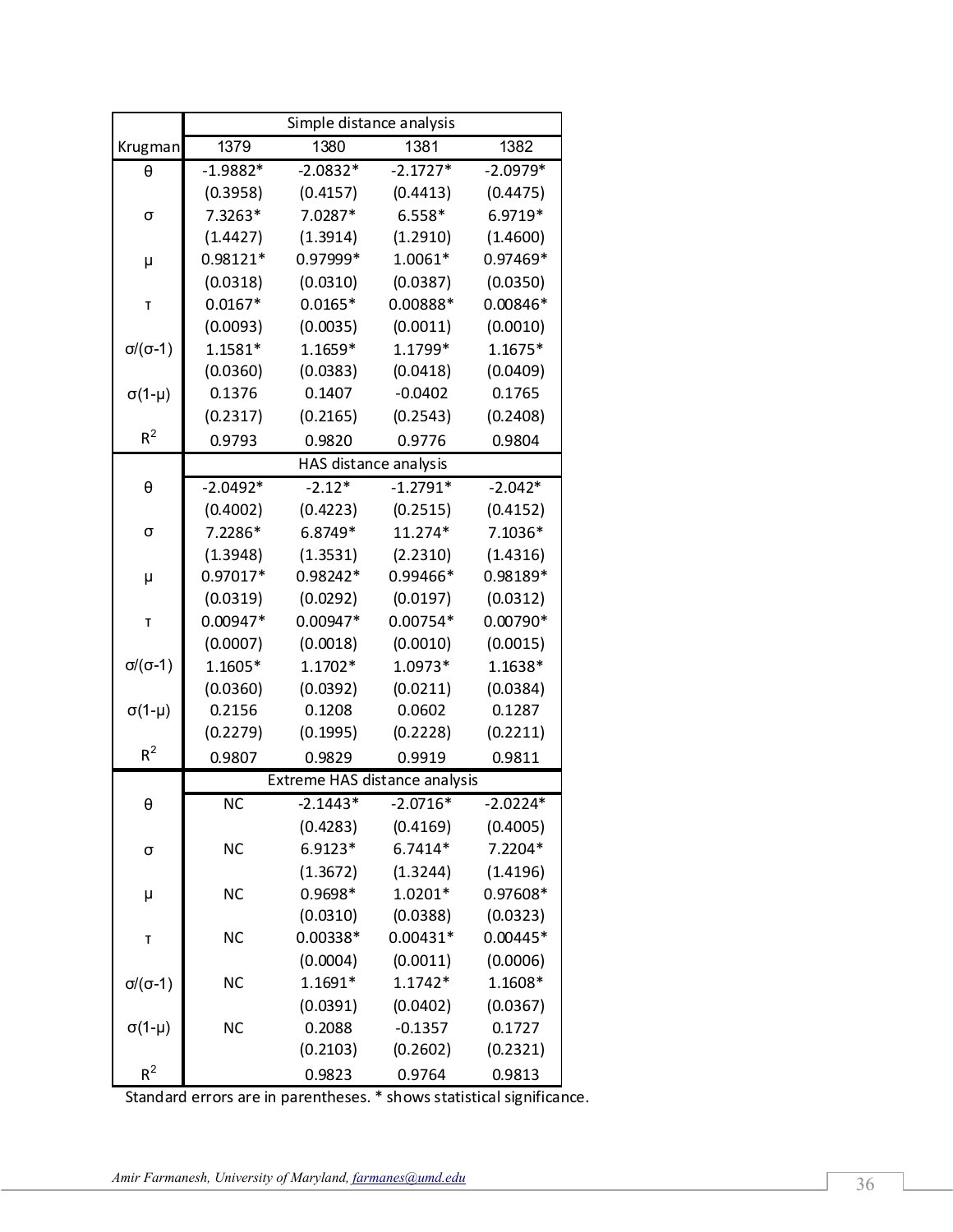*Table 5.* 

*Overview of results from similar studies* 

| Paper                         | Country        | α                               | в                           | $\sigma/(\sigma-1)$ |
|-------------------------------|----------------|---------------------------------|-----------------------------|---------------------|
| Paluzie et al. (2005)         | Spain          | $0.083*$ to 0.139*              | $0.077*$ to 0.102* NA       |                     |
| Hanson (2005)                 | <b>USA</b>     | $0.24*$ to $0.43*$              | Not Comparable 1.6* to 2.3* |                     |
| Brakman et al. (2004) Germany |                | $0.049*$                        | $0.092*$                    | 1.25 to 1.48*       |
| Roos (2001)                   |                | W. Germany $0.02^*$ to $0.08^*$ | $0.03*$ to $0.12*$          | 1.19                |
| De Bruyne (2002)              | <b>Belgium</b> | $0.26*$                         | $0.65*$                     | 1.22                |
| Garcia Pires (2006)           | Spain          | $0.08*$ to 0.24*                | $0.008*$ to $0.032*$        | 1.23* to $1.3*$     |
| This Paper                    | Iran           | $0.48*$ to $0.62*$              | $0.01*$ to $0.02*$          | 1.14* to $1.15*$    |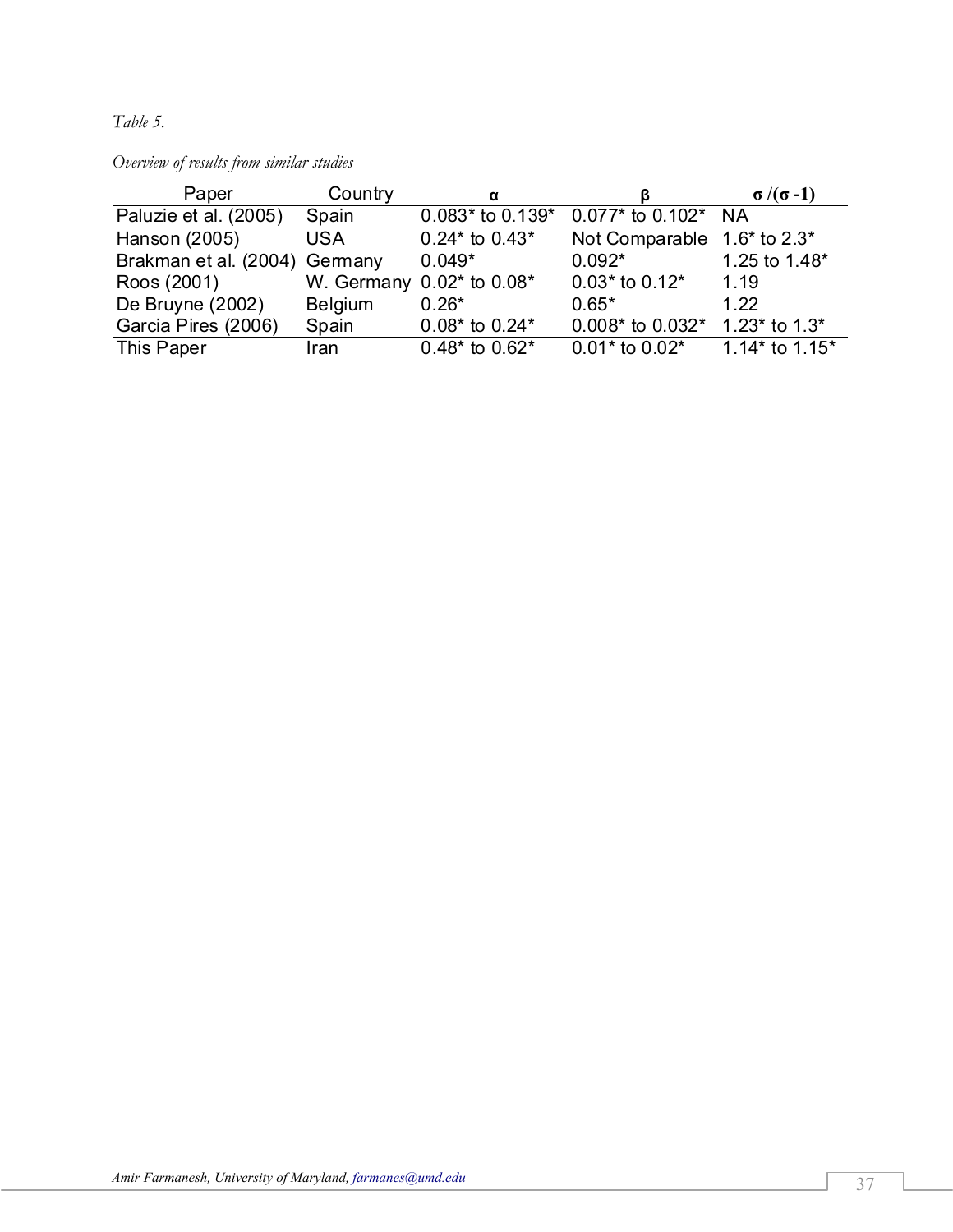# **List of Figures**

 $\Box$  Spokes further from their Hub Spokes directly near by their Hub Hubs (Tehran, Esfahan, East Azarbayejan, Fars, and Khorasan) Shadings are illustrative and not depicting the exact relations.



*Figure 1. Spatial distribution of Hubs and Spokes in HAS distance analysis*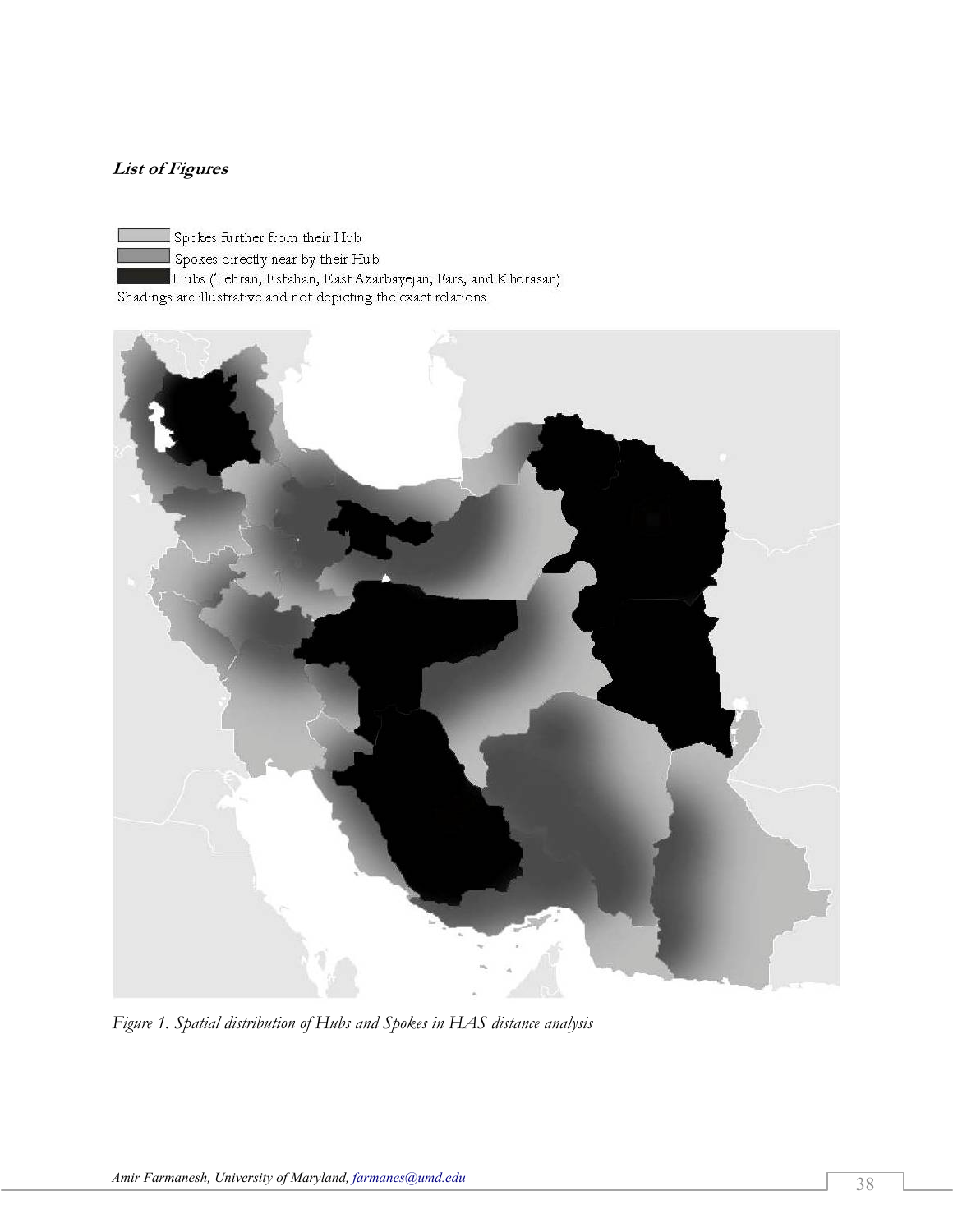

*Figure 2. Spatial distribution of GRDPs, all Provinces - 1382*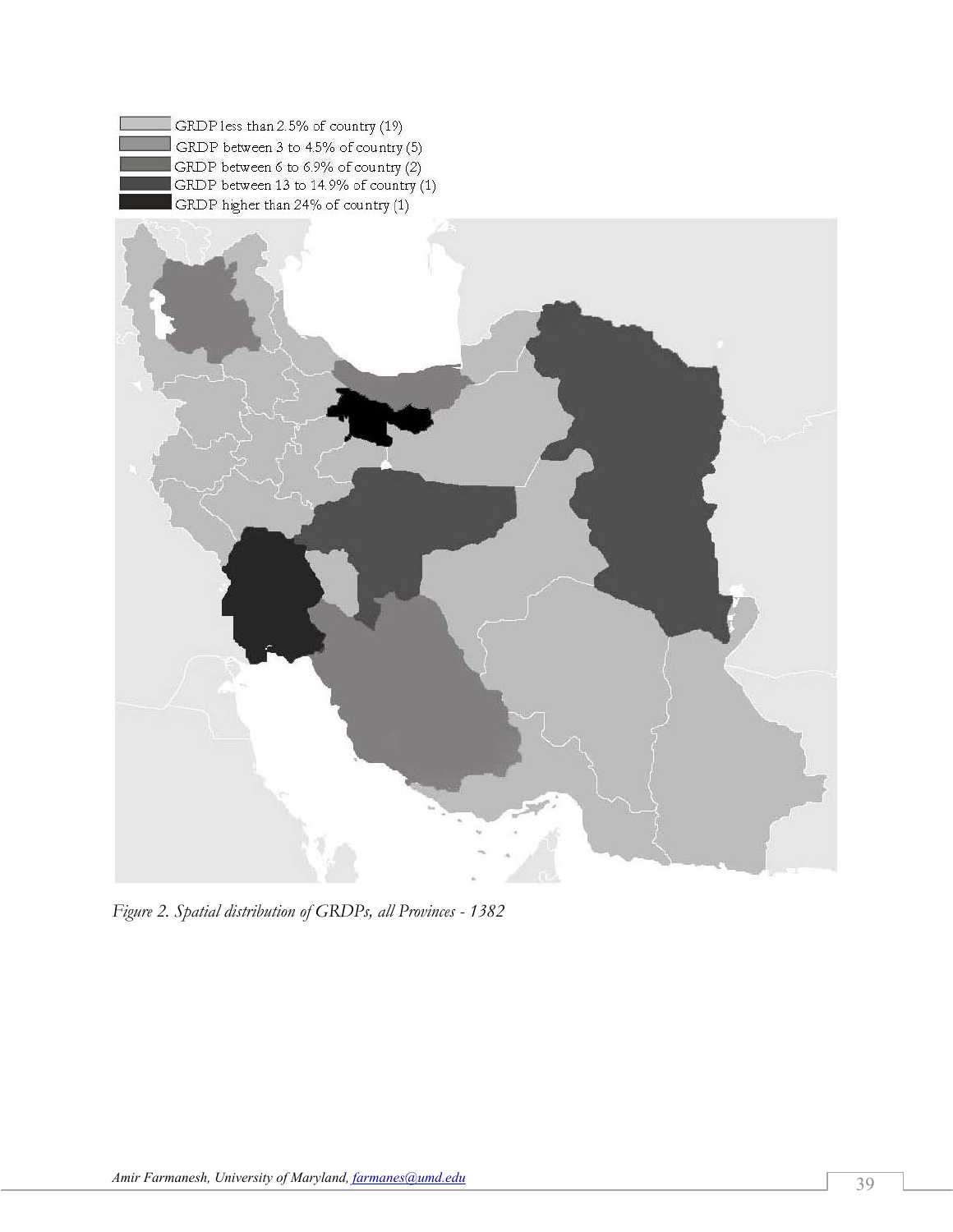

*Figure 3. Spatial distribution of Urban Wages, all Provinces - 1382*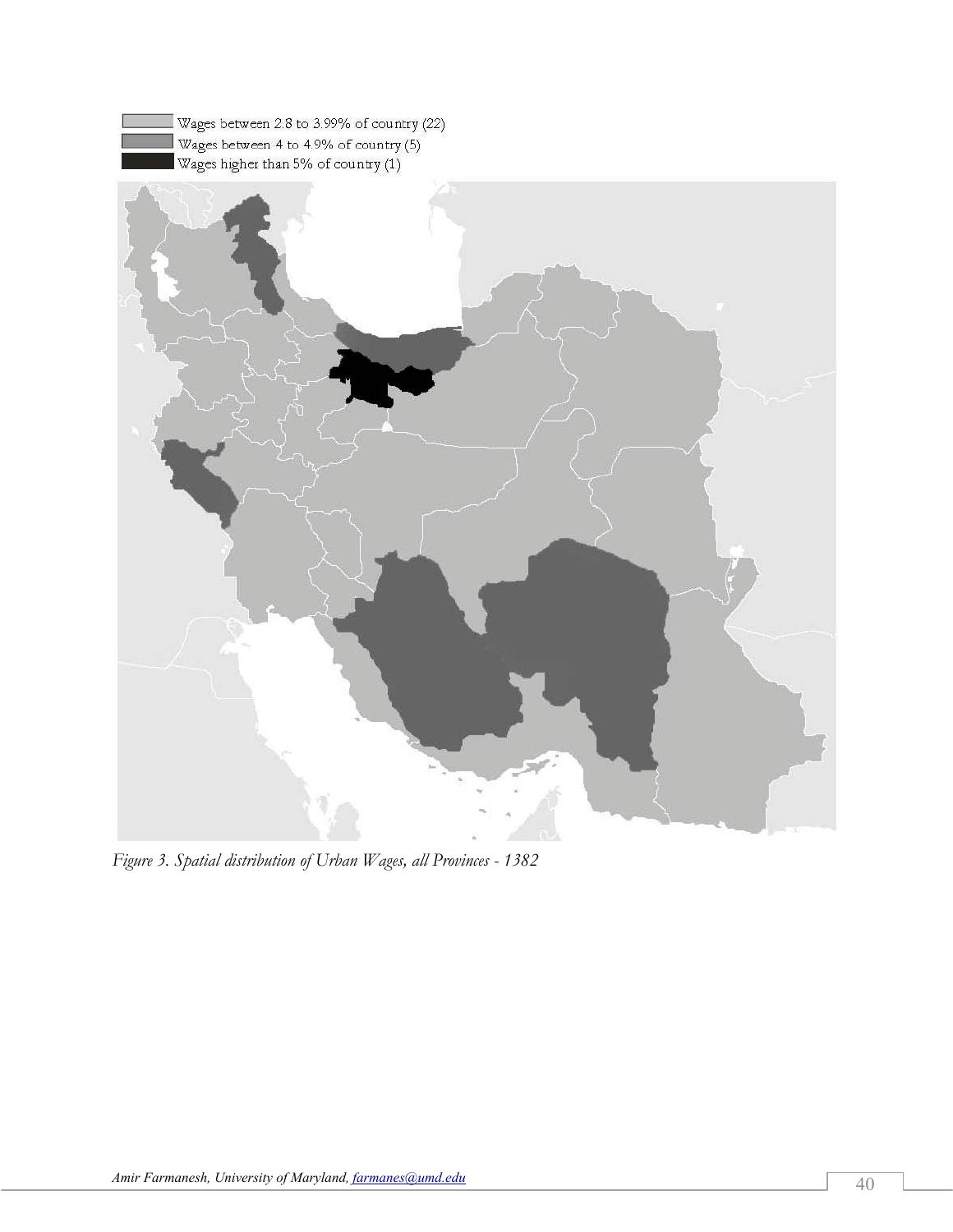

*Figure 4. GRDP through time, all Provinces - 1379 to 1382*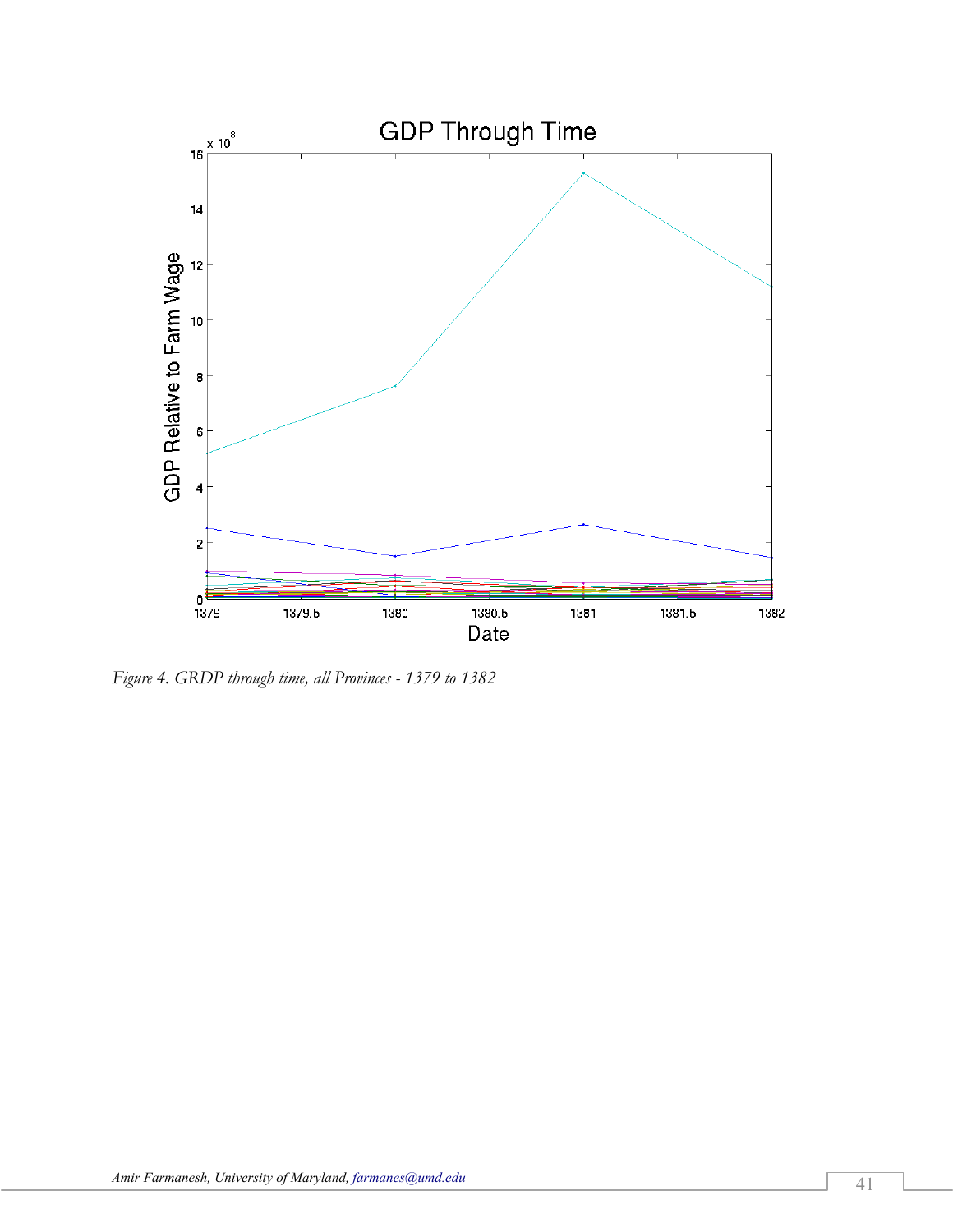

*Figure 5. GRDP dispersion analysis - 1382 and 1379*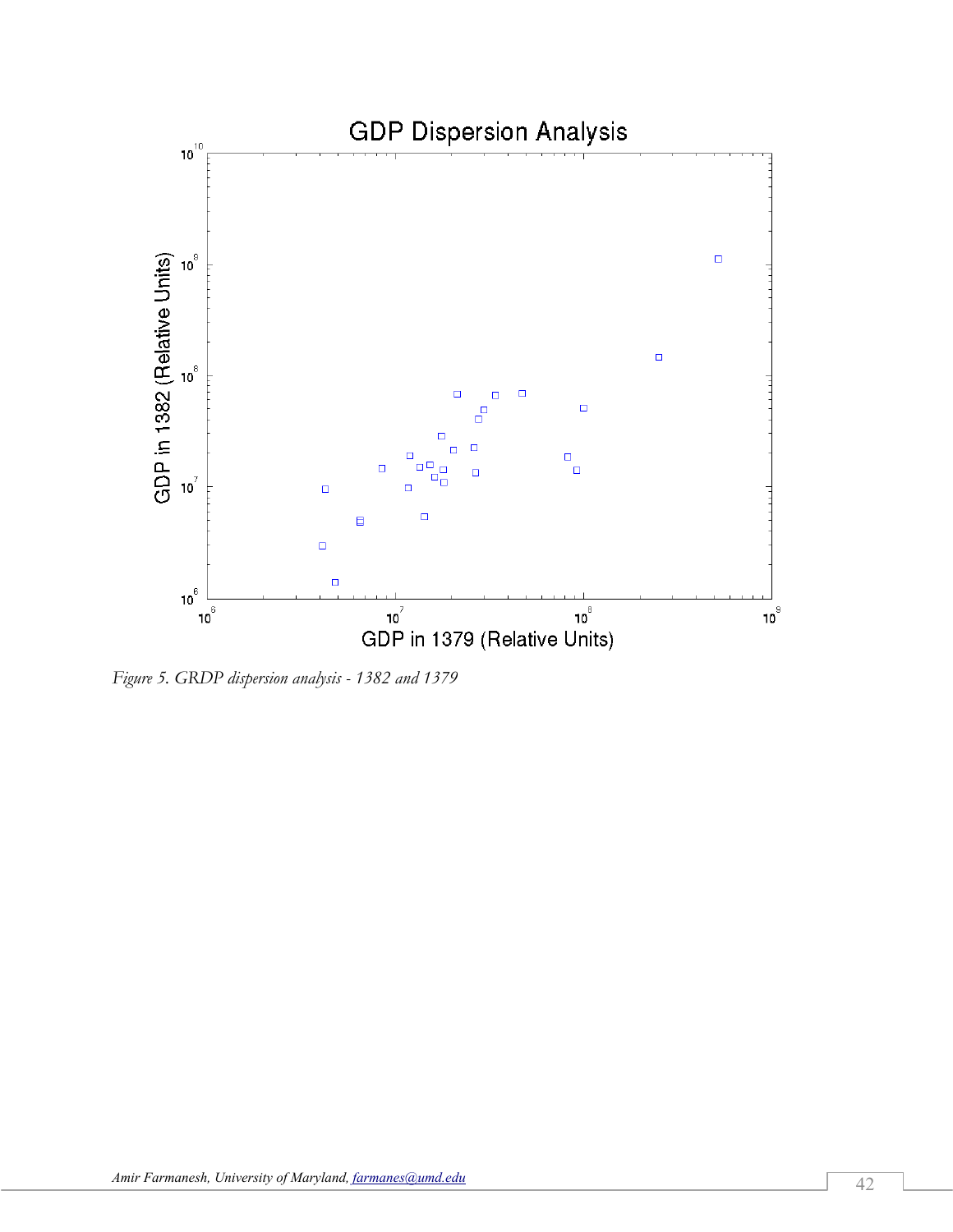

*Figure 6. GRDP histogram - 1382*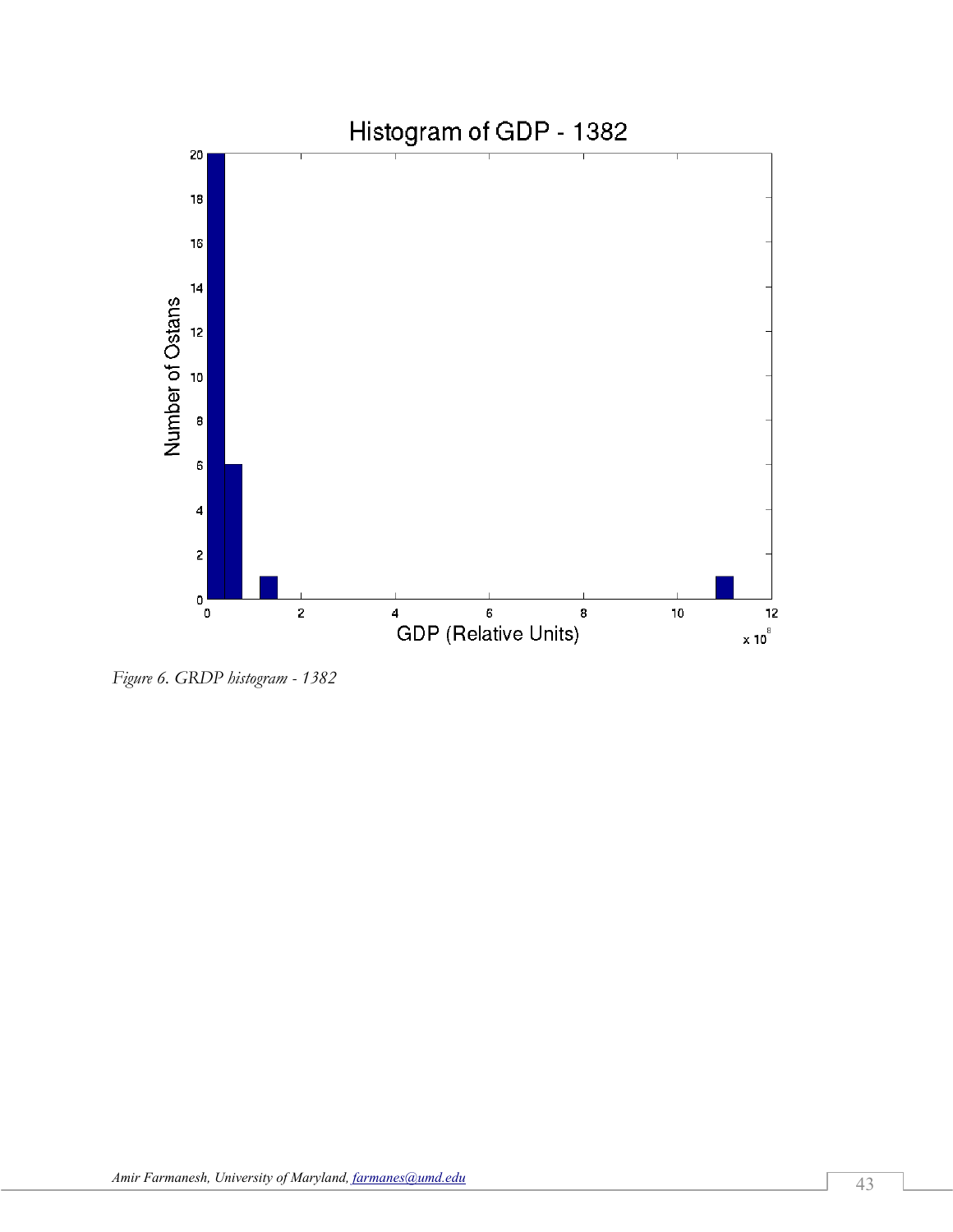

*Figure 7. Urban Wage through time, all Provinces - 1379 to 1382*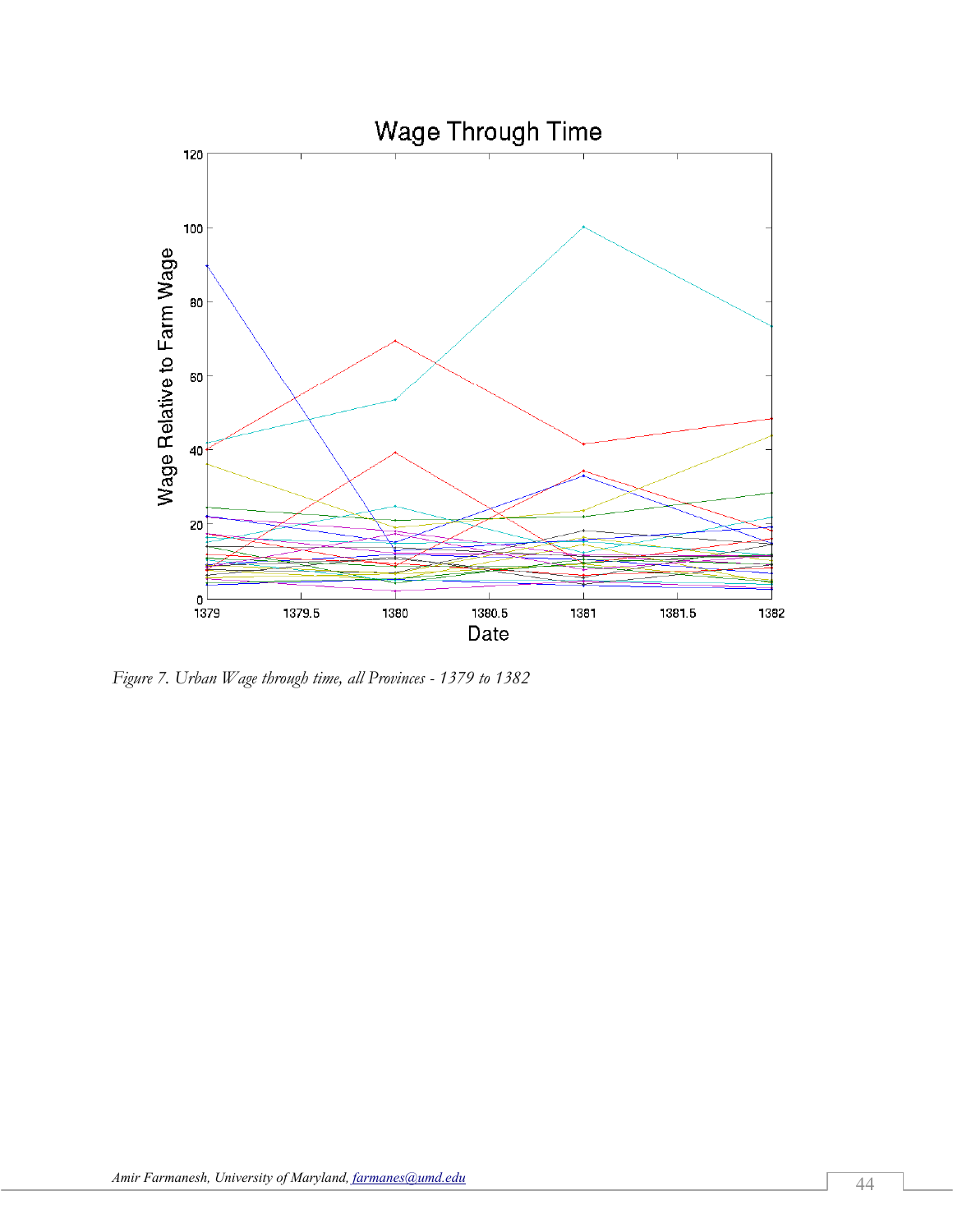

*Figure 8. Urban Wage dispersion analysis - 1382 and 1379*